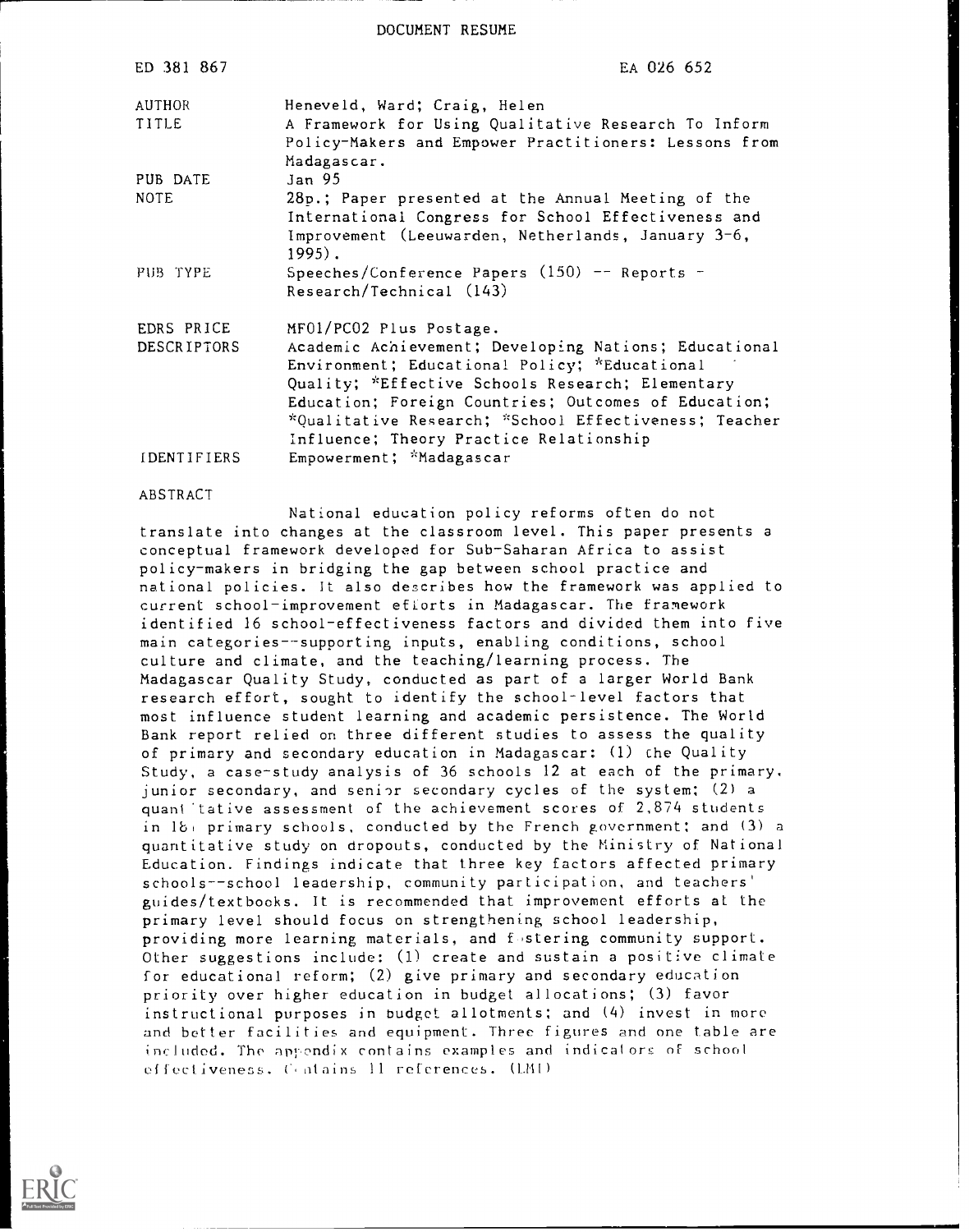$\epsilon$  =  $A026652$ 

ER

 $\pmb{\epsilon}$ 

# A Framework for Using Qualitative Research to Inform Policy-Makers and Empower Practitioners: Lessons From Madagascar

Ward Heneveld and Helen Craig

The World Bank, Washington D.C.

U.S. DEPARTMENT OF EDUCATION Office of Educational Research and Impro EDUCATIONAL RESOURCES INFORMATION<br>CENTER (ERIC)

This document has been reproduced as<br>received from the person or organization<br>originating it

0 Minor changes have been made to improve reproduction Quality

Points of view or opinions stated in this docu-<br>ment :do: not: necessarily .represent: official<br>OERI position or policy

"PERMISSION TO REPRODUCE THIS MATERIAL HAS BEEN GRANTED BY

٠.

Heneveld  $\sim$ 

TO THE EDUCATIONAL RESOURCES INFORMATION CENTER (ERIC)."

#### Presented at

The International Congress for School Effectiveness and School Improvement

Leeuwarden, The Netherlands

3-6 January, 1995

BEST COPY AVAILABLE  $2$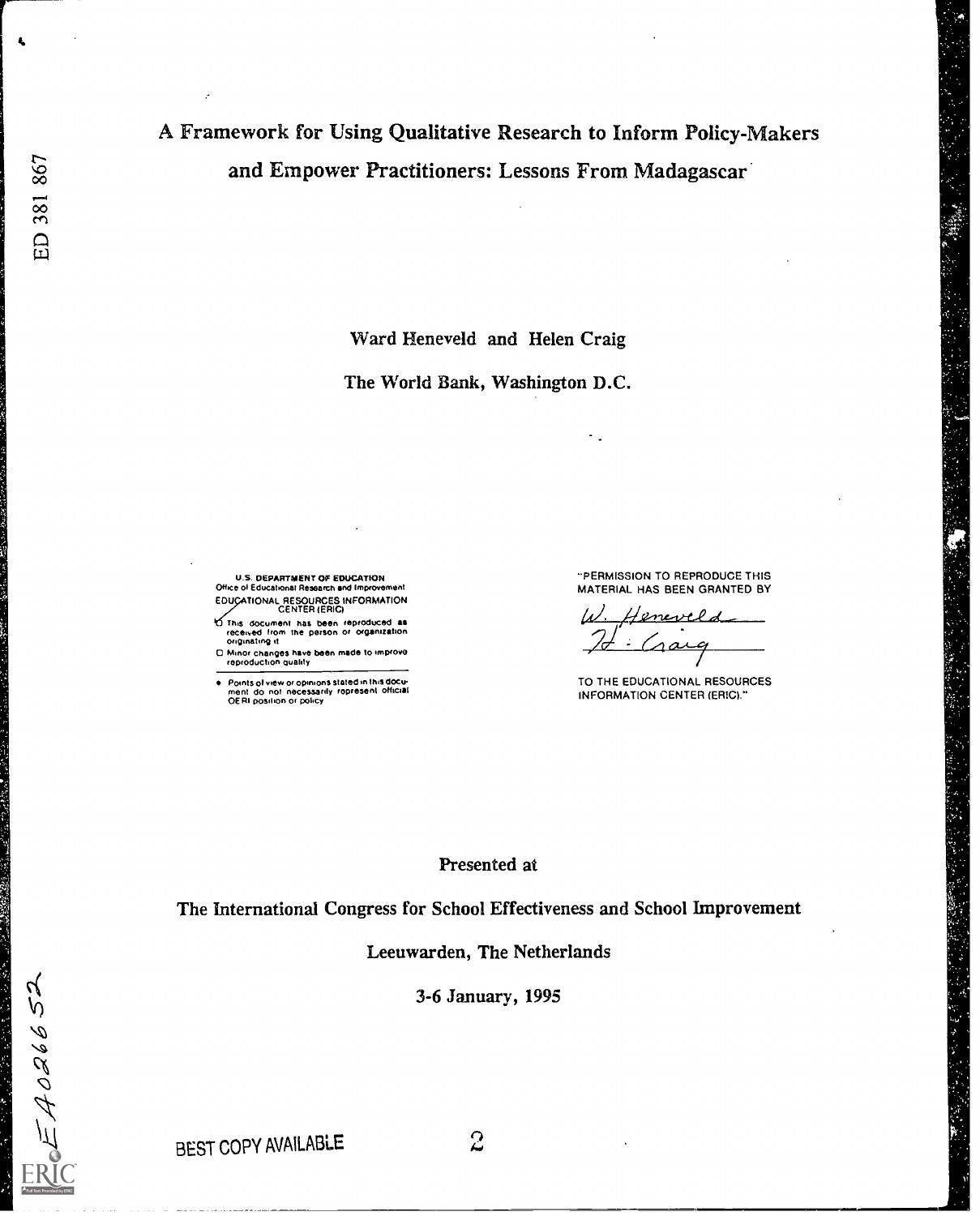# A Framework for Using Qualitative Research to Inform Policy-Makers and Empower Practitioners: Lessons From Madagascar

The effectiveness of schools is seen not to lie in the specific list of characteristics of discrete additive elements, but in the creation of a whole efficient working system, which includes its people, structure, relationships, ideologies, goals, intellectual substance, motivation and will.

Lightfoot (1983)

1

There is an abundance of literature which examines the features of effective schools and school improvement programs and which provides the basis for linking research and policy in education. The real value of this research literature is evident when it is used to put policy into practice to improve the quality of education, and more specifically, to raise student achievement. But translating national educational policy reforms into changes in what teachers and students do in the classroom is difficult. National reforms tend to focus on the linkage between educational inputs and student achievement. While some changes in the quality of education may occur with this approach, there are not necessarily effective changes at the classroom level where student learning occurs. New paradigms for educational planning are needed that adequately recognize the nature of the school enterprise and provide guidelines to make the connection between school practice and national policy (Verspoor, 1992).

This paper draws upon the school effectiveness research in both industrialized and developing countries. It presents a conceptual framework that has been developed for Sub-Saharan Africa to assist policy-makers in bridging the gap between school practice and national policies using the research results to foster improvements at the classroom level. The framework provides the basis for undertaking needs assessments, planning and evaluation. It is envisaged that this framework can be applied, with modifications, to any school situation. Secondly, this paper illustrates the utility of this framework by describing its application to work in progress to improve the quality of primary and secondary education in Madagascar.

The work reported in this paper offers lessons primarily in four areas: The first area.is identifying the school effectivness factors that might most effectively facilitate a school improvement strategy using Madagascar as an example. The second area is highlighting the import, nce of qualitative field observations to inform more quantitative analyses in the belief that one approach without the other provides an incomplete picture of the educational analysis. The third lesson is that people without sophisticated research skills can use the framework to structure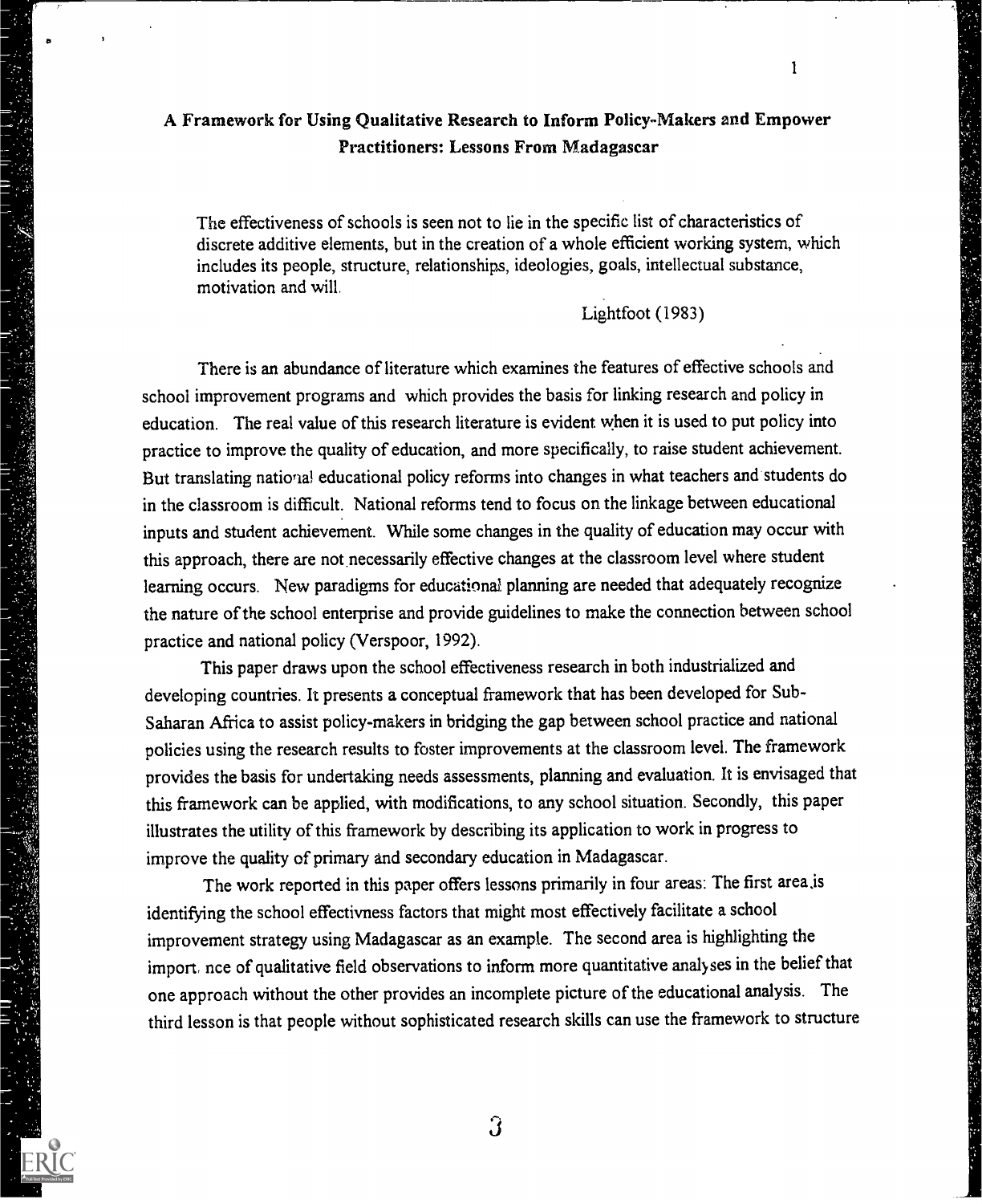comprehensive information for policy decisions; and the fourth is that practitioners can be empowered to thoughtfully and effectively talk about their own educational systems by using the framework.

# BACKGROUND

This project began as an attempt to respond to the shortcomings of policies and investments that have sought to improve the quality of primary education in Sub-Saharan Africa. It was seen that recent attempts at improving the quality of African primary education, including those to which the World Bank contributes, have tended to rely on national educational policy reforms and on investments that do not directly address school-level needs. National policies heavily linked to educational inputs were expected to change classroom practices. However, the impact on children's learning is usually limited when changes depend on policy and ignore the internal life of schools (Craig, 1990; Verspoor, 1989).

The classroom use of new materials, changes in teacher behavior, and improvements in academic achievement have not occurred satisfactorily in Sub-Saharan Africa even when wellorganized investments are made for school-construction (with or without expectations of community input), textbooks and teacher materials, a new language of instruction, or training programs for teachers.

It has become evident that the assumptions underlying methods of planning and evaluation that are oriented towards policy .irectives and the provision of inputs only are questionable. We believe that if schools are to improve then the school needs to be the unit of focus for analysis and planning, and the processes within the schools need to be considered as important as the inputs. The conceptual framework and the guidelines for its use which developed as a result of this investigation respond to this belief. They are based on a review of the significant body of research on school effectiveness and school improvement'. While much of this research is based on investigations in industrialized countries, the limited research in these same areas in developing countries suggests that the findings are applicable, with adaptations, to schools in developing countries.



<sup>&#</sup>x27; This framework and the guidelines for its use are presented in the publication: Heneveld, W. (1994). Planning and Monitoring the Quality of Primary Education in Sub-Saharan Africa Washington D.C.:The World Bank.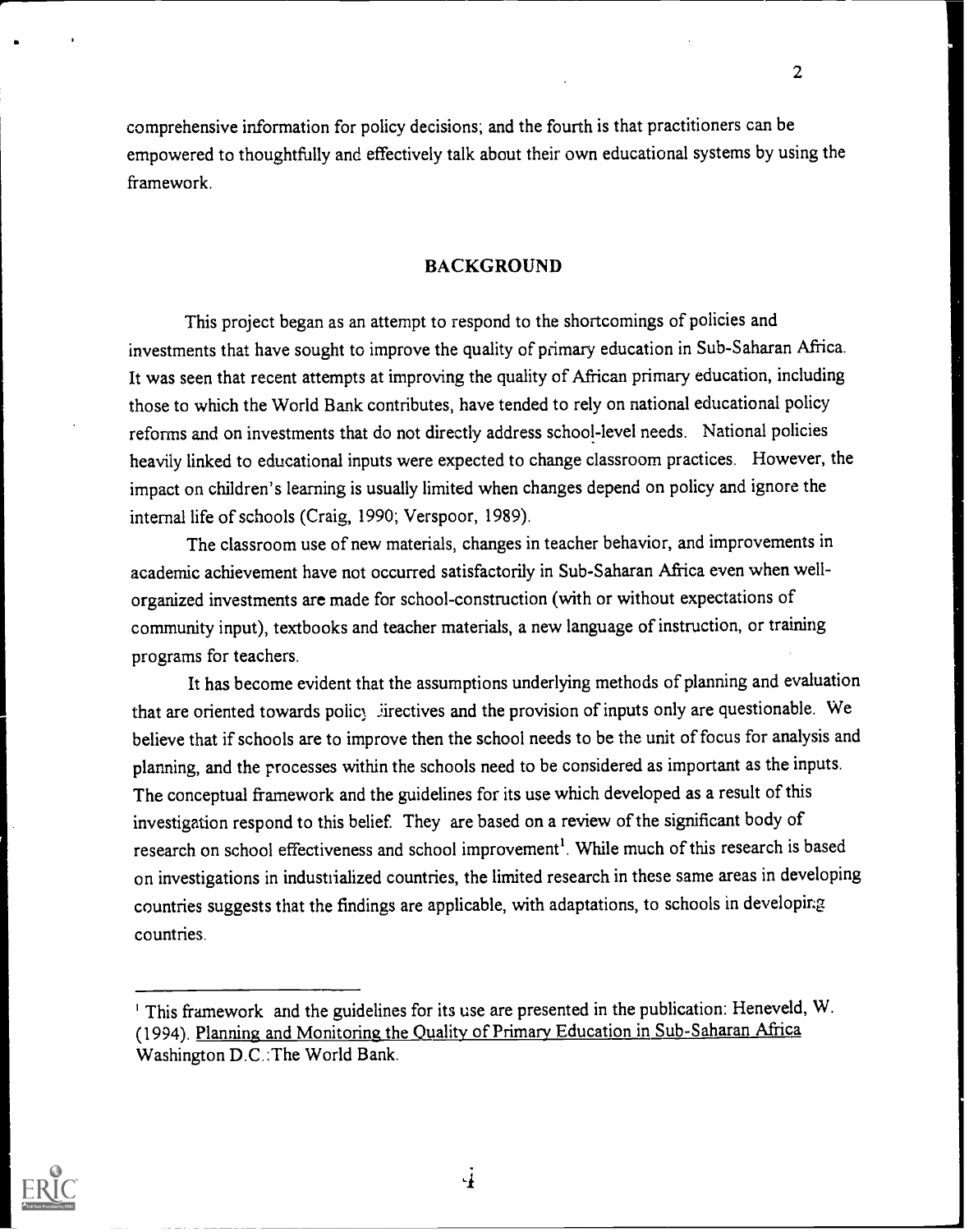#### THE CONCEPTUAL FRAMEWORK

 $\overline{3}$ 

Research on effective schools supports the widely held assumption that schools can make a significant conribution to student learning even taking into account family and socioeconomic variables. However, if such a contribution is to be made, the assumption that the right mix of inputs will lead by itself to changes in student performance must give way to the realization that the educational process in individual schools determines how effective the inputs will be for students' learning.

The conceptual framework of factors that determine school effectiveness presented in this paper is based on two notions. First, the school is a social system. It is characterized by a clearly defined population, a complex network of formal and informal social relationships, its own unique culture within the larger school/community environment, and an interdependence of parts, within the school. All the school's elements form a single social entity (Hoy and Miskel, 1987). The behavior which occurs within the organization is determined by the interactions of the organization's expectations, informal norms, individual needs and motives, and organizational goals.

The second important notion is that the interactions among the various factors that are characteristic of effective-schools are complex. There are a variety of these factors both material and social, that influence student achievement. Some of the factors are external to the school while many of them occur within the school and within the individual classrooms. The relationships among these factors are complex and unique to each school.

To help simplify the relationship among the most commonly-cited school effectiveness factors in the research literature, the authors developed a conceptual framework (see Figure 1). The sixteen identified factors are divided into five main categories: supporting inputs, enabling conditions, school culture and climate, and the teaching/learning process, all of which are themselves influenced by the context of the surrounding school environment. The "Supporting Inputs" flow into each school where the "Enabling Conditions", "School Climate" and "Teaching/Learning Process" combine to produce student outcomes. While contextual factors including institutional, cultural, political and economic influences also act directly on children's learning, they have been considered exogenous factors in the conceptual framework and are not dealt with in detail at this time in the recognition that educators have little influence overthese factors outside the school.



 $\mathbf{o}$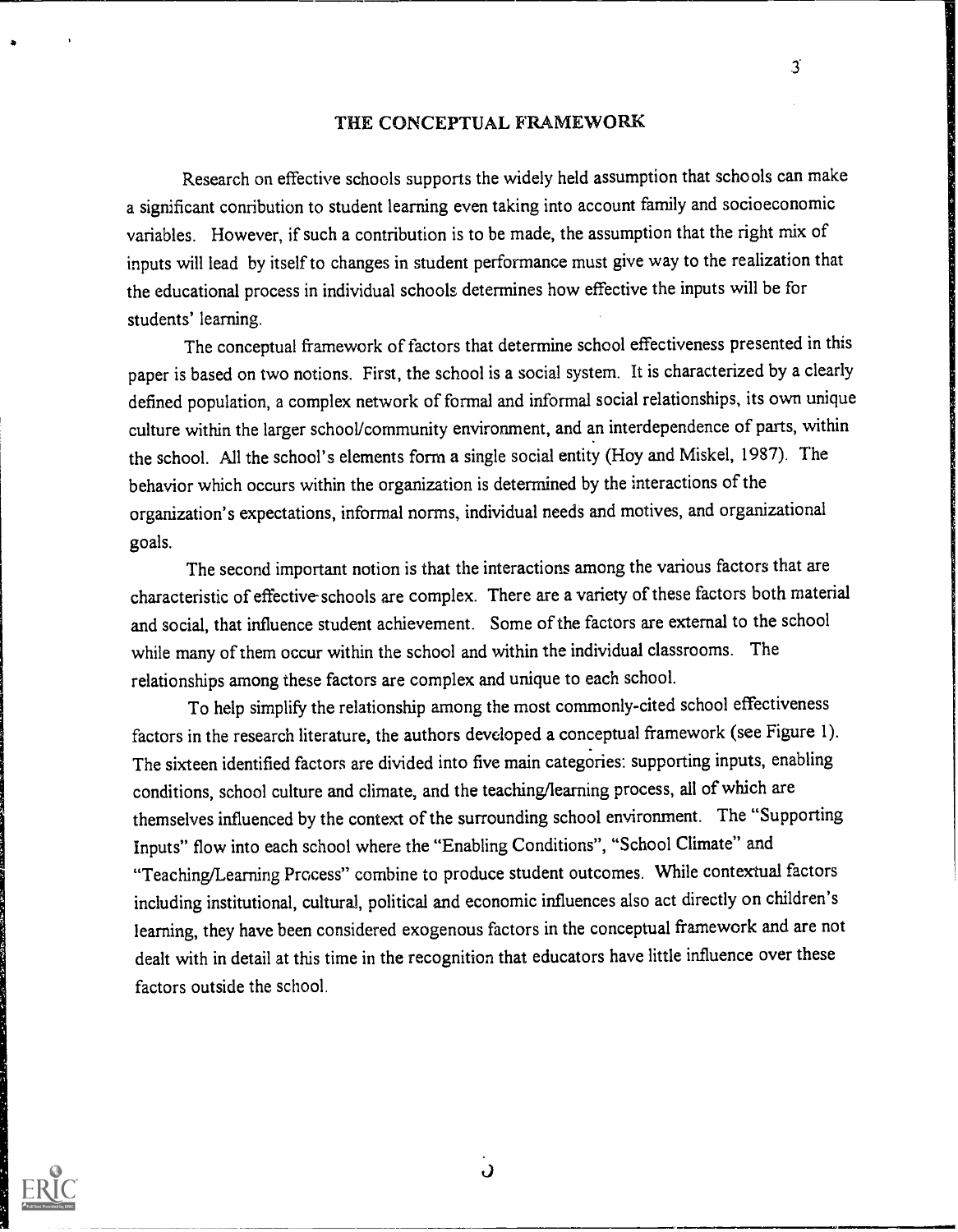**BANKANG** 

ERIC



 $\zeta$ 

 $\overline{4}$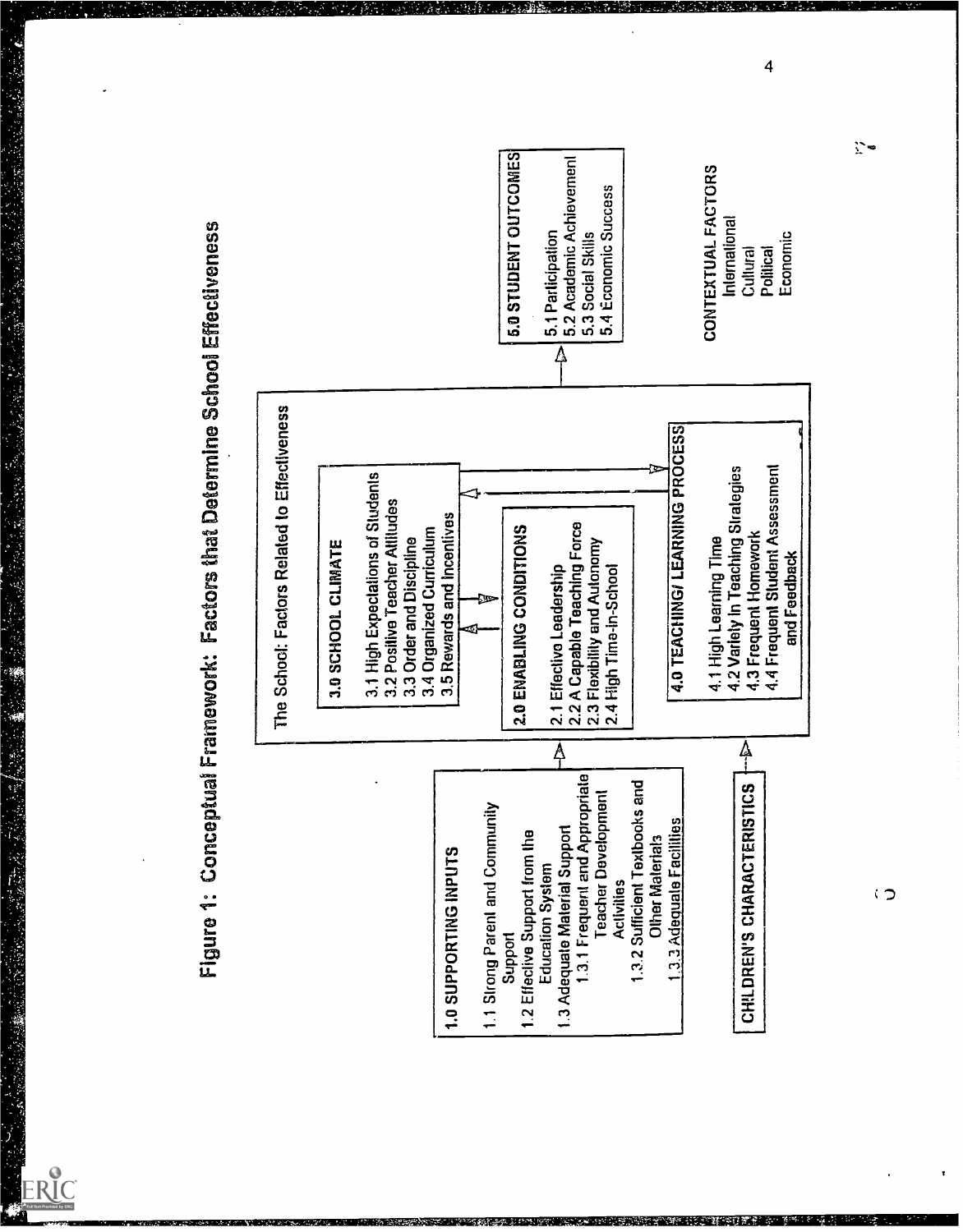From the literature review, definitions have been formulated for each of the sixteen factors, and generic indicators have been identified for each definition. Examples of the definitions and indicators can be found in Appendix 1. While the school effectiveness factors are considered applicable in the abstract to any school situation, they were written with the idea that they need to be modified by involved educators in each specific national or local context. In the first instance, the factors were modified with the African context in mind . As different African and Pacific countries have adopted this framework, they have made further modifications for their own contexts. Researchers and planners must formulate their own definitions and indicators for factors and decide on how to use them in a given national or local context. The conceptual framework provides a basis for the dialogue that leads to those decisions, giving attention to both inputs and processes. It must be remembered that the factors and their definitions and indicators from the research literature are potential contributors to school quality, not guarantors of quality in any setting, and that how the factors interact is as important as their existence in a school.

#### THE RESEARCH STUDY IN MADAGASCAR

The example from Madagascar that is presented here is part of a larger sector study<sup>2</sup> at the World Bank which addresses more fully the economic, environmental, cultural and socio-political issues which influence school improvement in Madagascar. This section addresses the issue of how this sector study's qualitative research component, which was based on the ideas from the conceptual framework described above, was used along with other more quantitative research methods to make a thorough analysis of the quality of primary and secondary education in Madagascar.

The study focused on understanding the school-level factors which have the most influence on student learning and on whether students stay in school. The research team

<sup>2</sup> World Bank (1994). Madagascar: Towards a School-Based Strategy for Improving Primary and Secondary Education. Washington, D.C.: The World Bank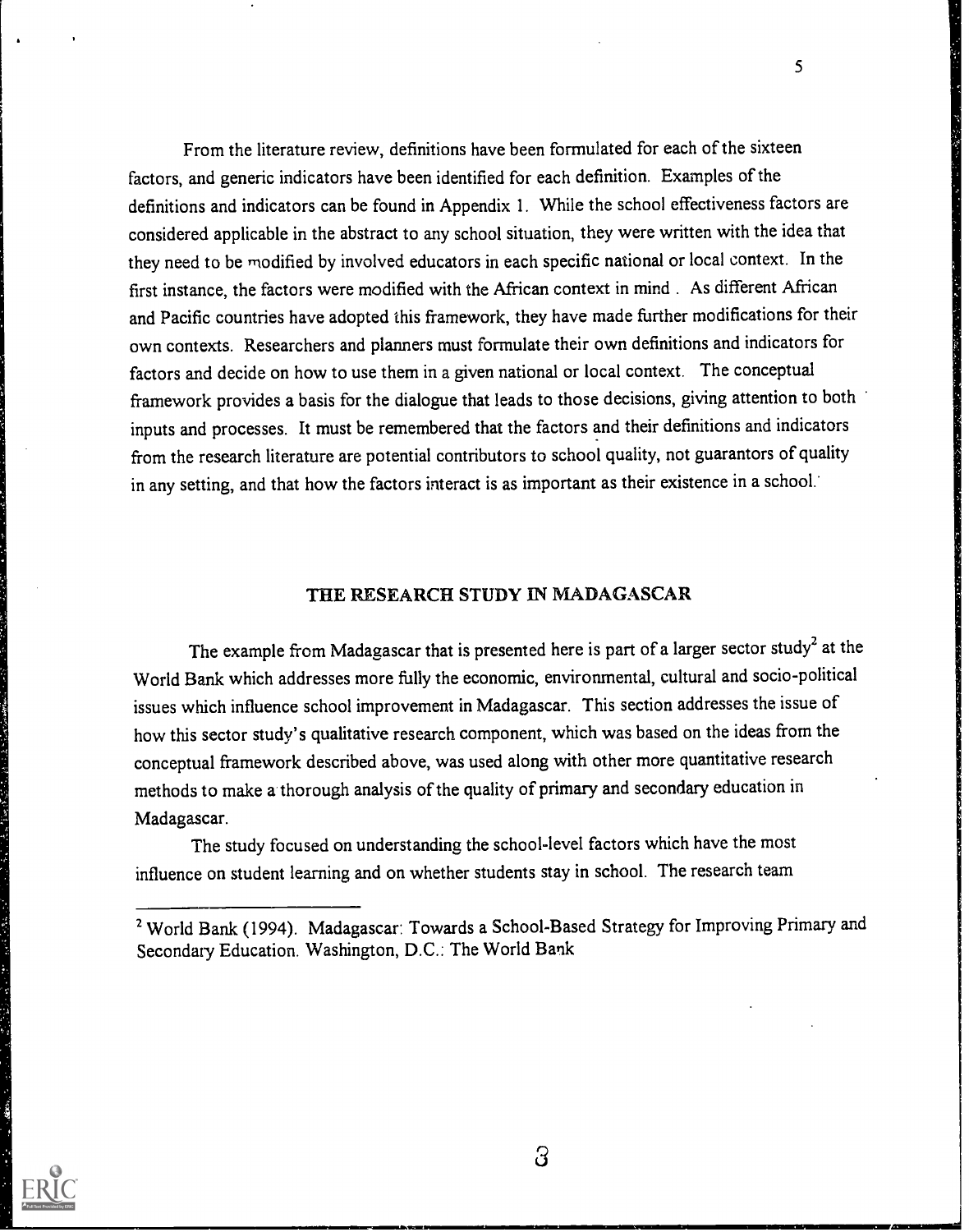investigated the learning results achieved by children and of the input factors and process characteristics that make a significant contribution to the effectiveness of primary and secondary schools in Madagascar. The information derived from this investigation is currently being used in the ongoing dialogue in Madagascar concerning the reform of primary and secondary education there.

The following sections describe the setting in which the study was undertaken, summarize the methodology used, and present the study's findings and their implications for educational policy in Madagascar.

# The Setting

Primary education in Madagascar is in crisis, and secondary education is losing students, particularly in public schools. Repeater and dropout rates are high, exceedingly so at the primary level where fewer than one in three children who enter the five-year cycle complete it; and the percentage of children passing terminal examinations in each cycle is below 50%. Furthermore, total enrollments in primary schools have fallen over the last ten years, and those in secondary schools have fallen over at least the last five years, despite a population growth rate of about 3%. It also appears that parents and their children, the consumers of education, are deserting the public education system. During the last five years enrollments in private primary and secondary schools have grown, while enrollments in public schools declined significantly.

The Government is seeking to address some of these issues by encouraging more decentralized responsibilities to the regions; supplying textbooks and other learning aids to primary schools throughout the country; and training personnel for improved teaching through better teacher preparation and supervision. However, the extent to which these interventions will influence what goes on in schools is uncertain because they are all supply factors from outside the school. Local input and process factors operating within each school are also important and have not been well understood in Madagascar. The quality study sought to define the factors that affect learning in Madagascar's schools and investigated the interaction among these factors at the school level.



 $\hat{J}$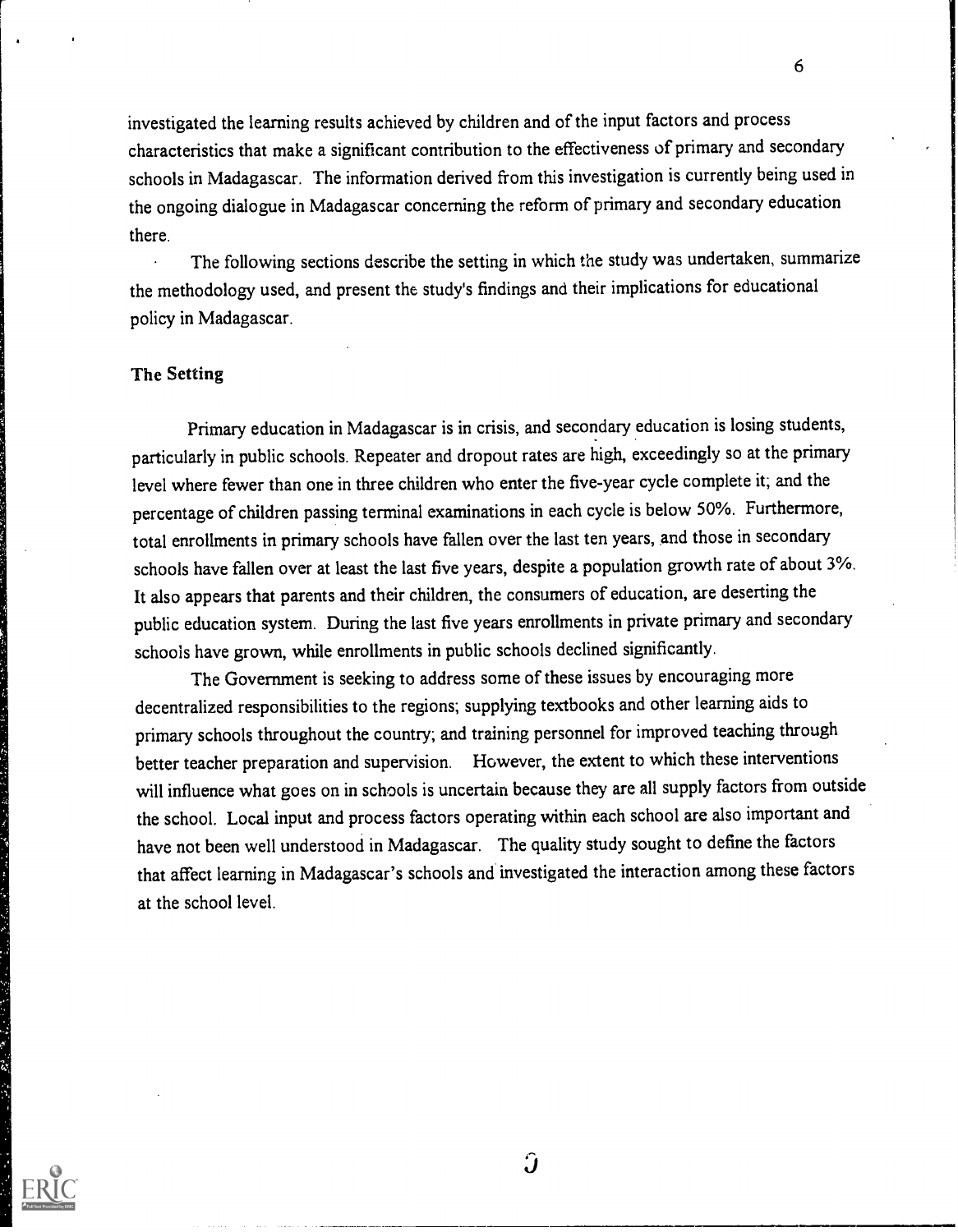# The Methodology

#### Defining Quality of Education

This study focused on the quality of education defined as "an improvement in the environment in which the student [s] work [such that] this improved environment [produces] detectable gains in the knowledge, skills, and values acquired by students" (Ross & Mahlck, 1990:6). Educational quality is defined both in terms of the environment in which children learn, the school, and in terms of the learning outcomes from time spent in that environment.

#### **Preparations**

As mentioned earlier, the design of this qualitative research developed from an earlier regional study which sought to provide guidelines to improve the quality of primary education in Sub-Saharan Africa. It was expected that the factors, definitions and indicators produced in the guidelines from that study would be modified with school improvement projects undertaken in specific countries such as Madagascar.

As the World Bank's need for sector work beyond the quantitative analyses already undertaken in Madagascar developed, dialogue between the Ministry of Education and the World Bank focused on identifying key factors at the school level. Other studies of primary education in Madagascar confirmed the need for an approach which focused on the school. A 1992 study of 181 primary schools and 2874 students entitled Evaluation du Système Educatif Malgache concluded that "the disparity of resources among schools does not explain, systematically, schools' difficulties. . . . The effectiveness of a school . . . lies in the quality of school life" (Robin et al., 1992:46). Similarly, a school mapping pilot study of one prefecture has noted provisionally that among its twelve communes "the best examination results, in public schools, are found in the communes with the worst or mediocre staffing and material conditions for schooling" (Ministere de l'Education Nationale, 1993:39). Thus, it was seen that something other than inputs was making a significant contribution to the effectiveness of these schools.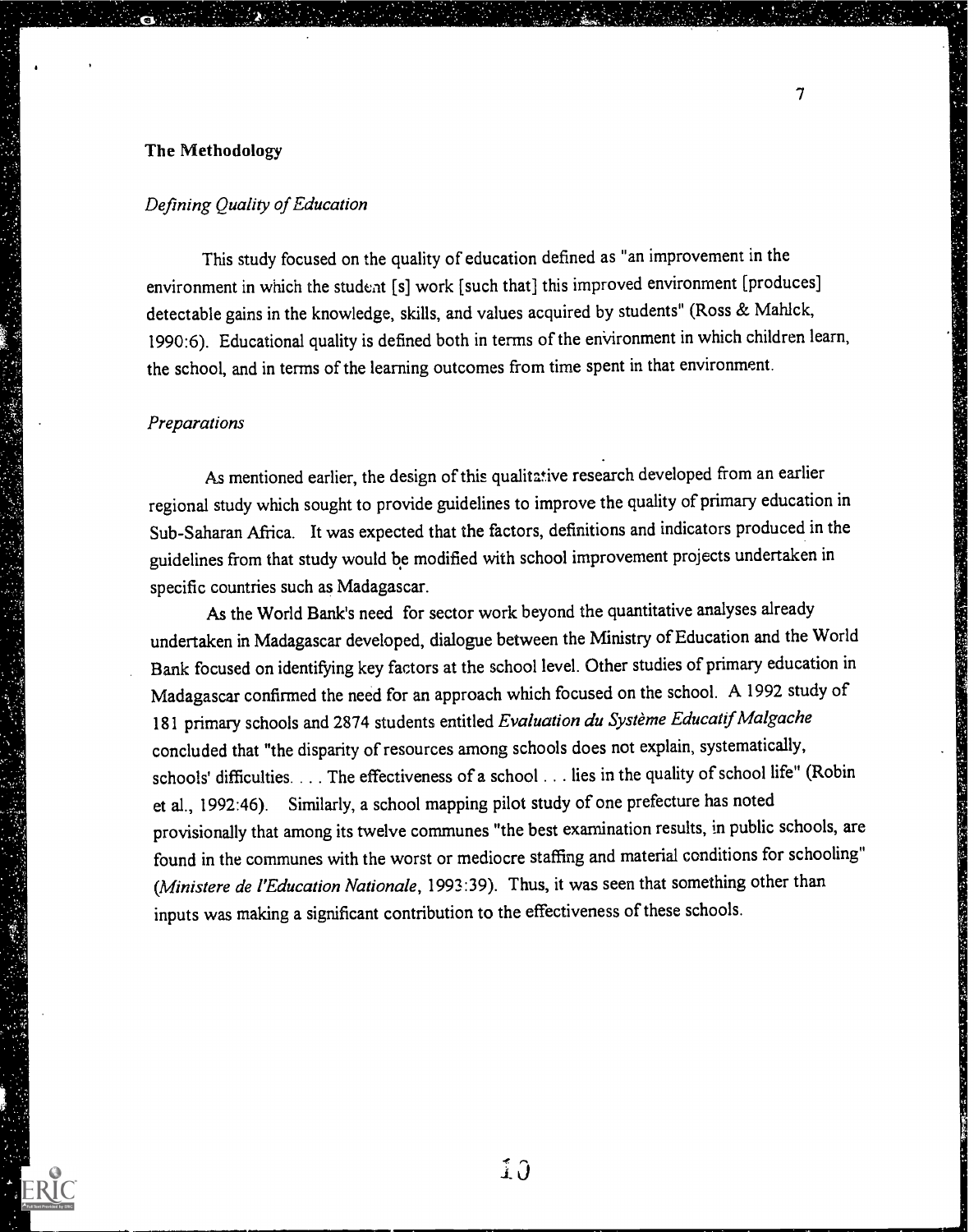## The Process

**FRIC** 

The results of three different studies were used to prepare'the World Bank's report on the quality of primary and secondary education in Madagascar. The central study for both primary and secondary levels of education was a qualitative field study of 36 schools (hereinafter called the Quality Study) prepared with advice from the World Bank. Case studies were prepared on six schools in each of the six provinces, twelve at each of the primary, junior secondary and senior secondary cycles of the system. A Technical Group of fourteen Malagasys visited each school for two-three days in teams of two or three people and prepared a case study on each school using a "pre-structured case study" methodology developed by Matthew Miles (1990). The results of the analysis of the twelve case studies of primary schools were compared to two other sample-based quantitative studies, one on the factors that influence primary school achievement and one on variables that explain the variance among students in the number of years it takes them to reach Grade Two or Grade Five.

For the Quality Study, the Technical Group in the educational research and development unit of the Ministry of Education, Unité d'Etudes et de Recherche Pédagogiques - UERP, defined the dimensions of quality to be investigated at both the primary and the secondary levels. First, the UERP drafted a statement of expected student performance criteria (profil de sortie) by subject for completers of the primary, junior secondary (CEG) and senior secondary (lycée) cycles. Using these learning objectives, the Technical identified and defined the conceptual framework of input factors and process characteristics that they hypothesized influence the results of primary and secondary education. Figure 2 presents the set of factors that have been analyzed for the primary level and their relationship to each other.

The factors selected for study at both levels included:

- Supporting (input) elements: community contribution in terms of money, labor and materials; teaching support; and government support in terms of money and services;
- School (process) elements: leadership, pupil expectations, the capabilities and attitudes of teachers, school infrastructure and equipment, learning materials and the teaching/learning process;
- Student outcomes: pupil participation, academic results, social skills, and economic success.

11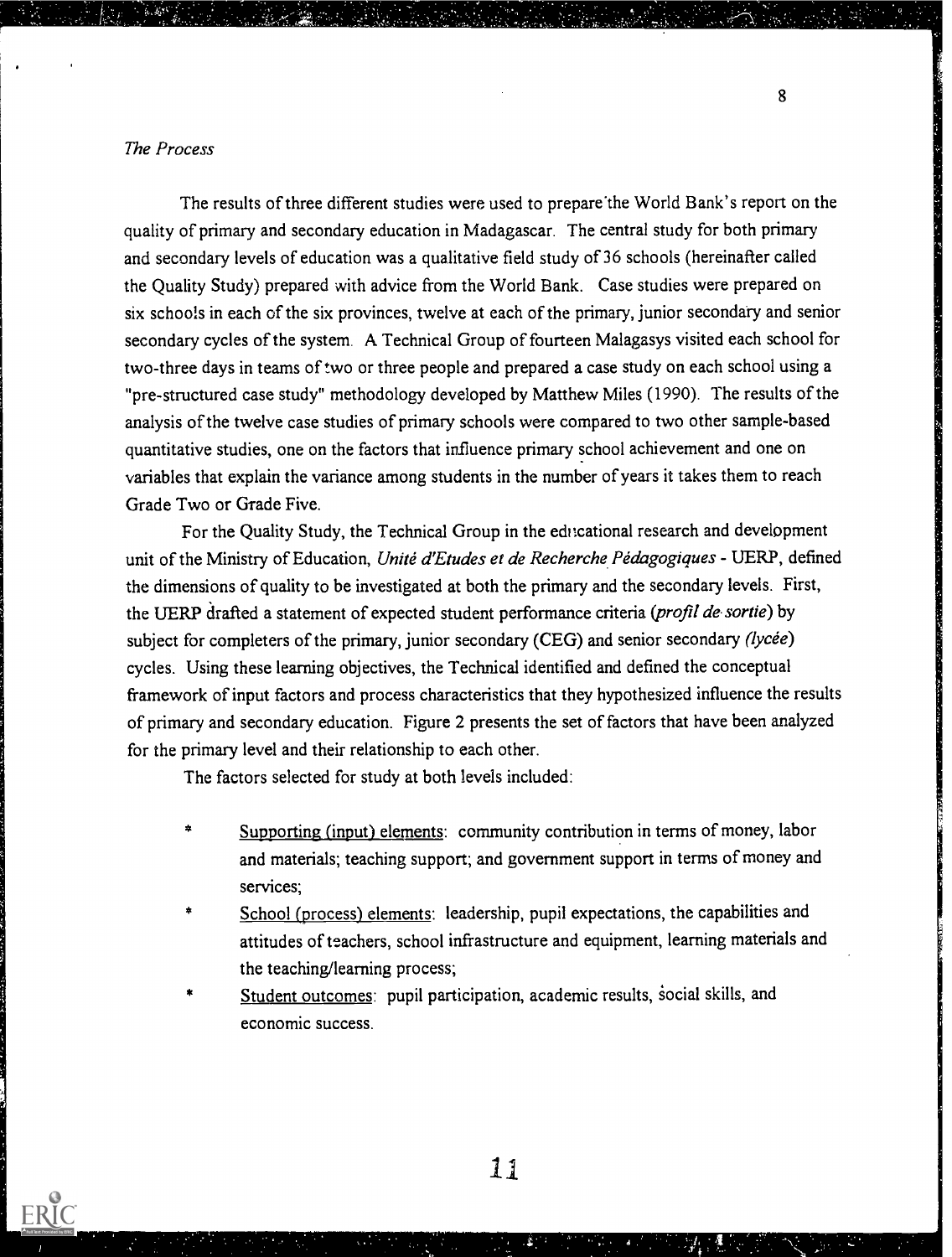

ERIC

 $\frac{1}{2}$ 1,3

 $\sum_{r=1}^{n}$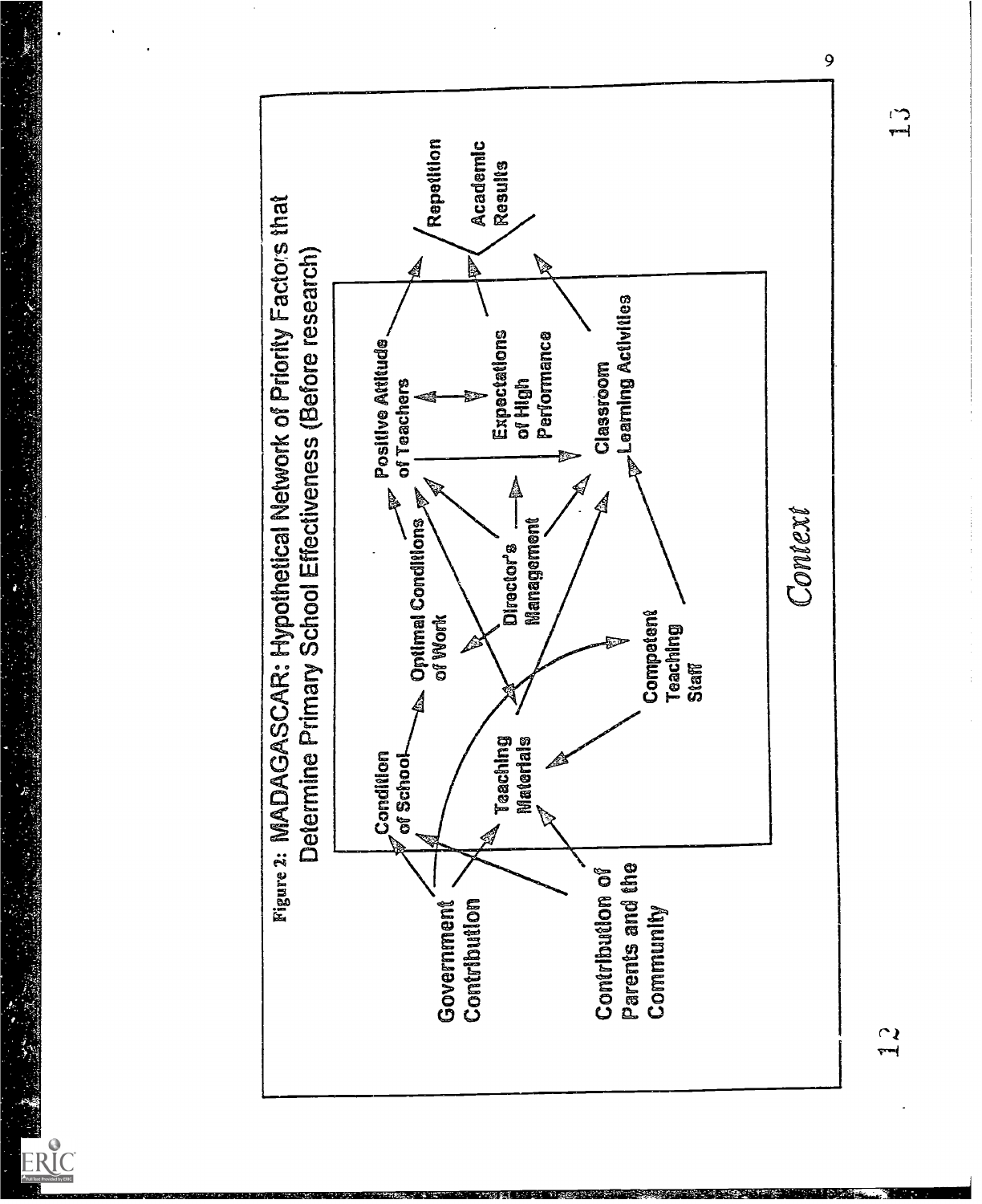The Technical Group wrote definitions and identified school-level indicators for each of these factors. A sample of two accessible urban and rural schools at each of the primary, junior secondary, and senior secondary levels was selected in each of the six regions, making a total of 36 schools. The most rural schools were not represented in the sample. The definitions and indicators of the factors served as the field guide (printed as Guide d'Observation) for three-day visits by two members of the Technical Group to each school, after which the field teams wrote a case study on each of the schools they had visited. The findings for each school on each factor were then combined to draw conclusions about the quality of the schools in the study. The same process was followed separately for the analysis of the twelve junior secondary and twelve senior secondary cases. In addition, the priority factors that the analyses uncovered were then discussed with local people in seven journées de reflexion held around the country; a two-and-one-half-day national seminar of leaders in the education sector was held in March, 1994, to discuss the results of the analyses; and the Technical Group wrote a final report.

Because only 36 schools were studied and they are not a random sample of all schools, the findings of the Quality Study need to be compared and corroborated by other more comprehensive research if policy choices are to be made using this research. At the primary level, two such studies are available, one on achievement and one on internal efficiency of student flows. Both studies were undertaken largely by non-Malagasy experts. In 1992, the French Government commissioned the Centre International d'Etudes Pédagogiques in Sevres, France, to do a study of primary education entitled Evaluation du Système Educatif Malgache (hereinafter, the Evaluation Study). The study tested 2874 pupils in 181 primary schools in Mathematics, French and Malagasy using tests designed for the study. Through interviews, information was also collected from teachers, school directors, students and parents. In the statistical analyses for two final reports, the researchers compared groups of respondents according to individuals' examination results (students and parents) or the schools' results (teachers and directors). The case studies of primary schools in the Quality Study were compared to this study's descriptive analyses of test results and to profiles of stronger and weaker students and schools to draw conclusions for this study on the quality of education.

The World Bank's report has also been aided by the research being conducted by the Ministry of National Education within the framework of MAGPLANED, a program to strengthen the planning capacity within the Ministry of Secondary and Basic Education. Much of the statistical data analyzed in the World Bank's report comes from that work. Even more useful has been the preliminary analysis of data from a MAGPLANED study on repetition and dropouts that is being finalized (hereinafter, the Wastage Study). In this study, quantitative measures of



 $1\,i$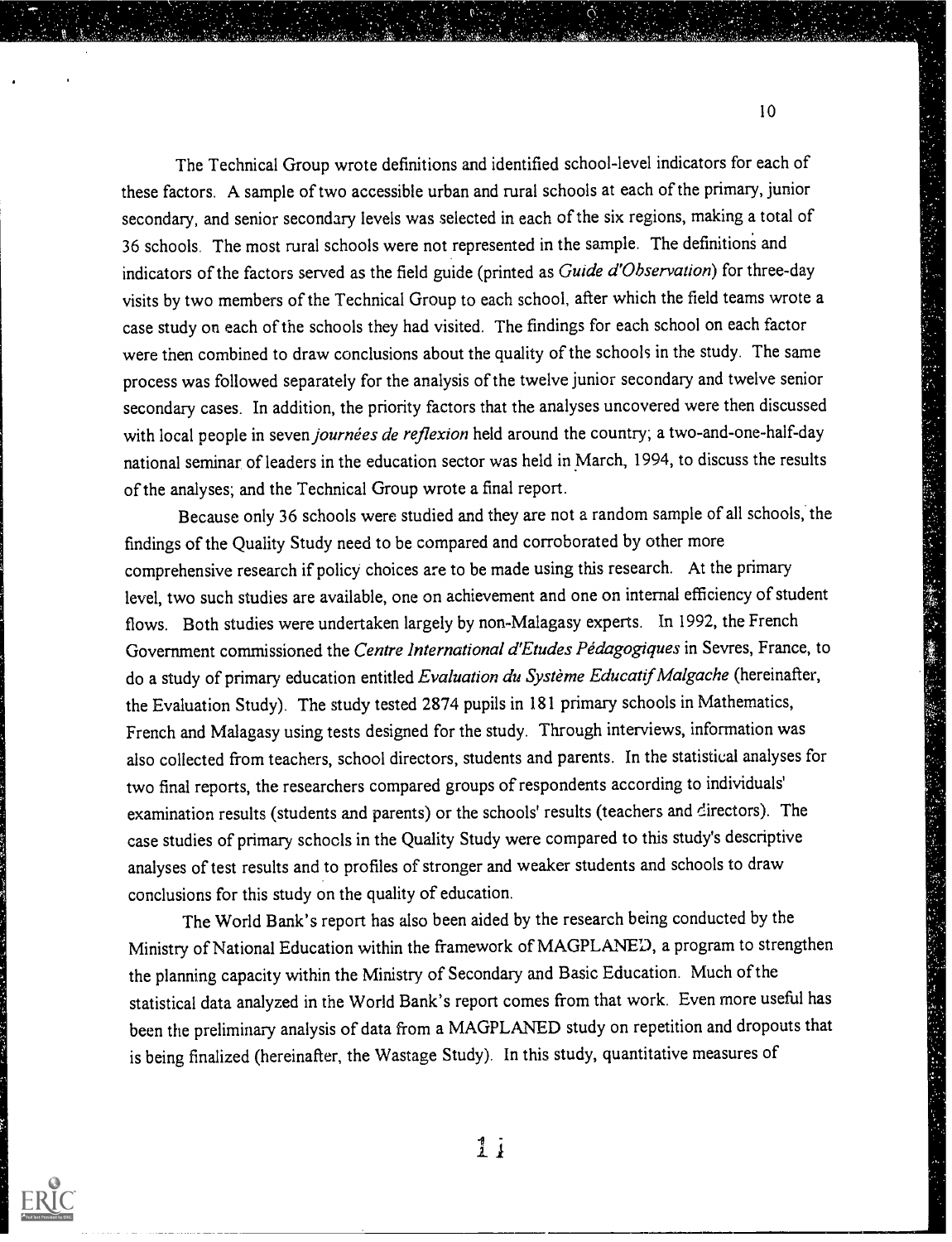indicators in five categories of potential causes for repeating a grade or dropping out of primary school were defined, and data was collected on a sample of 4000 students in second grade and 2000 in fifth grade in 170 schools (30 of them private).. The five categories of variables include family context, the characteristics of the child, accessibility of the school, characteristics of the child's class, and his or her school's characteristics. The research team calculated the variance explained by each of the variables in each of the categories in order to obtain a sense of the factors that are important in determining whether students will repeat or drop out. The World Bank report used a brief summary of the study's preliminary findings ("Les Determinants du Redoublement et des Parcours Scolaire: Une Analyse Preliminaire," Ministere de l'Education Nationale, Antananarivo, November, 1993) and a summary of the statistical analysis for comparisons with the results of the Quality and Evaluation Studies.

#### Findings and Discussion

While the Quality Study's findings on secondary education do not provide sufficient information for policy recommendations, the analysis of primary school quality in Madagascar across the three studies suggests generalizable findings. Three key factors affecting primary school quality stand out: school leadership, community participation, and teachers' guides and textbooks. The first two of these factors are critical to the life of the school, corroborating conclusions that material resources do not alone explain success. The analysis also found that teacher competencies and a primary school's facilities and equipment contribute to student success. However, these appear to be less critical than the three priority factors of school leadership, learning materials, and community support. Also, the importance of facilities and equipment is probably mainly a reflection of the community's very significant role in the life of the school (and the government's absence). Figure 3 summarizes the factors analyzed and depicts their estimated relation to each other based on the analysis of research results. "Government contribution" is included in the diagram, connected by thinner lines, to show where public resources, beyond teachers' salaries, would be best directed to strengthen the school factors that this study has found to be the most important. The sections that follow describe the analysis of the data that led to these conclusions.



 $1\overline{J}$ 

11

「私の家族」と、彼ら、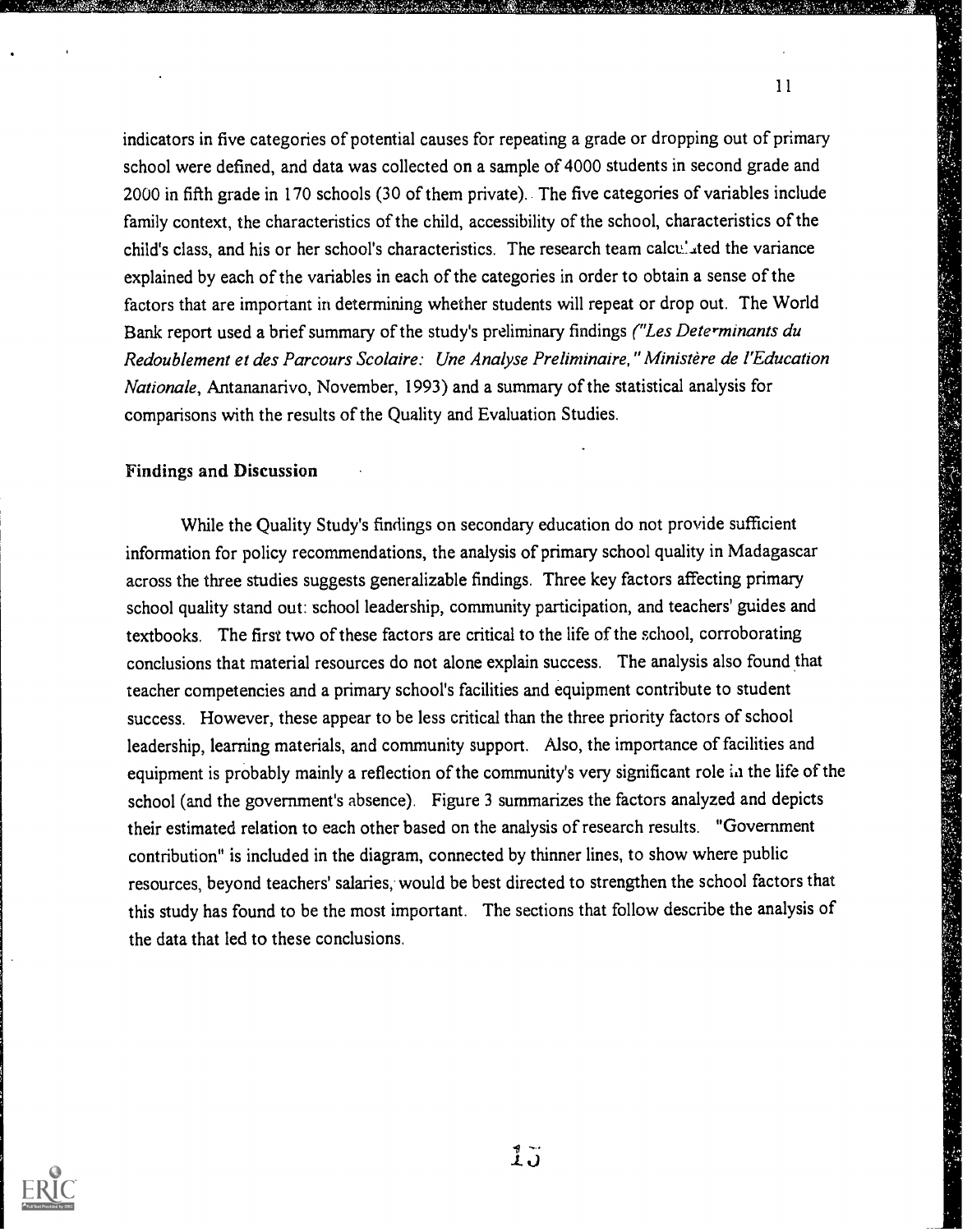

 $ER_{\scriptsize \textrm{full Test Proof of by EHC}}^{\scriptsize \textrm{Q}}$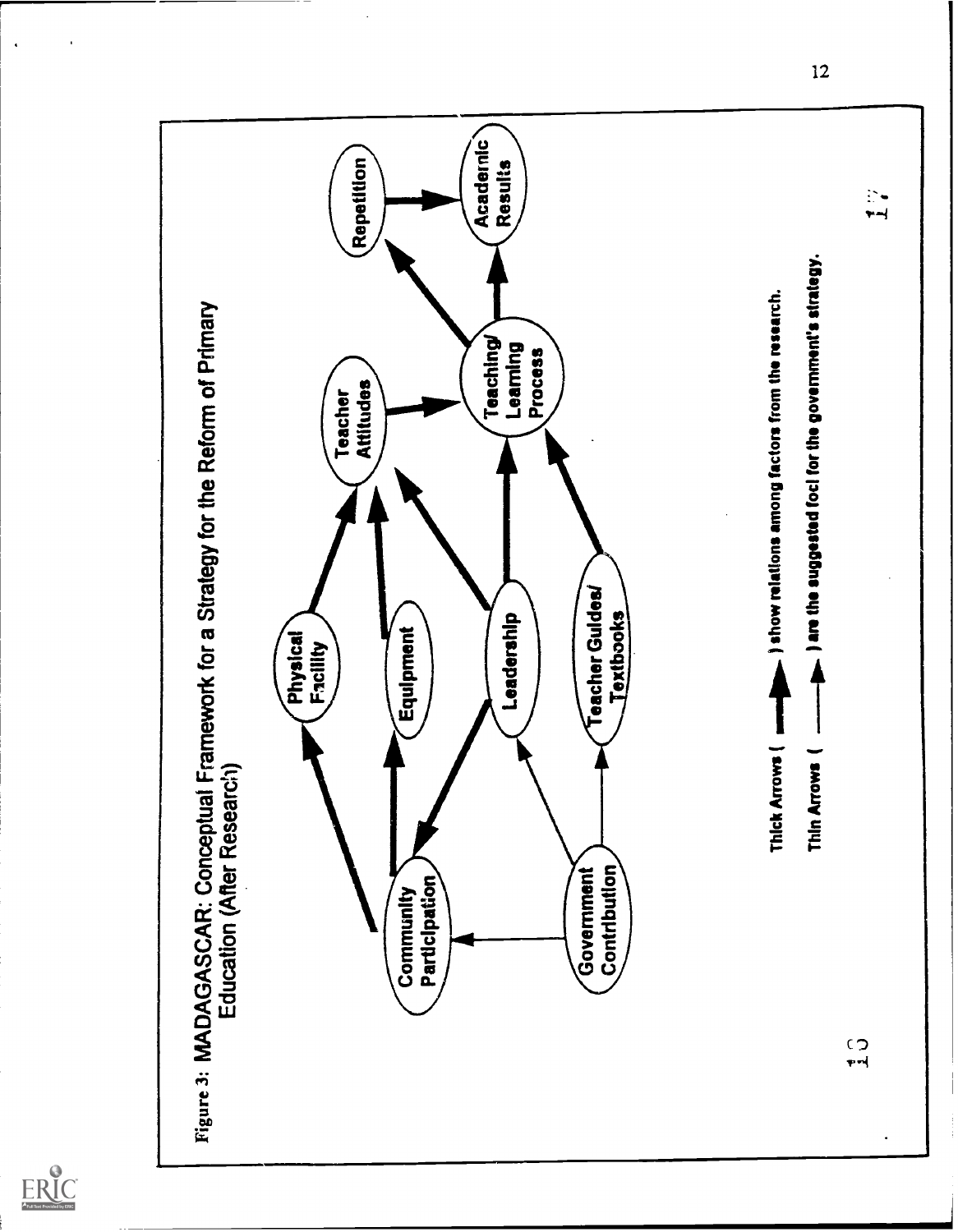# Student Outcomes

The best source of information on learning outcomes in Malagasy primary schools is the 1991 Evaluation Study of 2,874 students in fifth grade (Classe 7), the last year of primary school. In May, 1991, these students from 181 schools were tested in Malagasy, French, and Mathematics using tests based on the Madagascar curriculum. Table 1 shows the average scores and the percentage of students scoring 60% or better in each subject. The average scores range from 56% in Malagasy to 48% in Mathematics. In Malagasy, but not in French, the students performed 11 points better, on average, in reading than in writing. In Malagasy, but not in French, the students performed 11 points better, on average, in reading than in writing. If the exclusion of isolated schools from the sample is taken into account, probably less than half of the small number of the pupil cohort who reach the last year of primary school currently fulfill the curriculum's objectives in Malagasy, French, and Mathematics.

Table 1: MADAGASCAR: Test Results of Pupils At End Year of Primary School, May 1991 (N=2874)

|                     | Average Score | % Scoring 60% or Better |  |
|---------------------|---------------|-------------------------|--|
| Malagasy (Language) | 56%           | 40%                     |  |
| French              | 54%           | 30%                     |  |
| <b>Mathematics</b>  | 48%           | 23%                     |  |

Source: Robin, et al. "Evaluation des Acquis des Elèves en fin de T5." Paris: Ministère de l'Education Nationale et de la Culture. September, 1992, pp. 32-36.

Results on the CEPE, the primary school leaving examination, suggest a similar conclusion, though the results are not standardized. Nationally, until the mid-eighties about half of the students taking the CEPE examination passed it. Starting in 1984 pass rates fluctuated between 30% and 40%, except in 1987 when the rate was again near 50%. The rate dropped to 22 7% in 1989, the last year for which examination results have been released. Among the twelve primary schools in the Quality Study, three of the schools had pass rates of over 70% and five of them had rates of 20% or less, suggesting wide disparities among schools. From this study, the disparities appear to be partially explainable by irregularities in test administration that local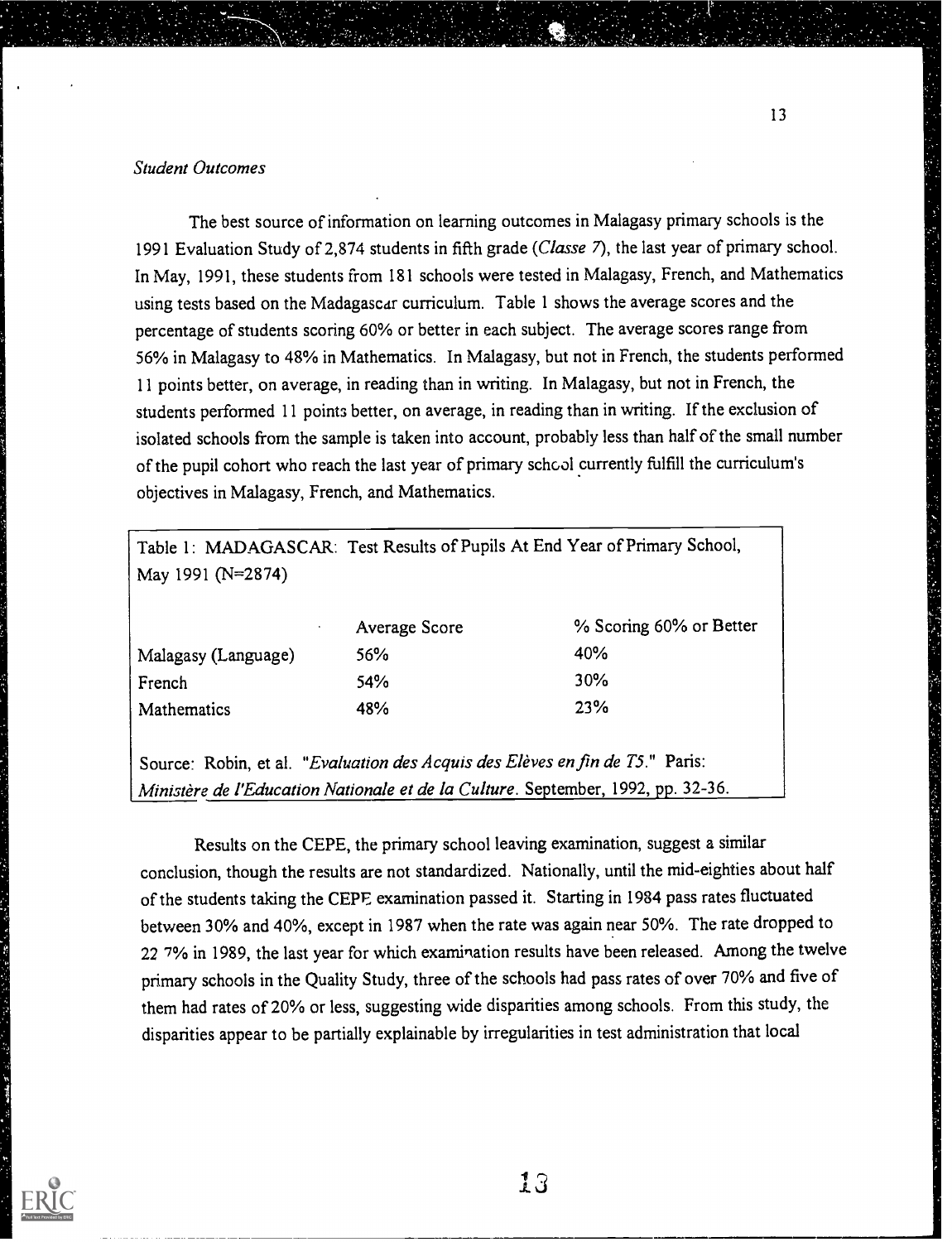responsibility for the examination may encourage, suggesting that better standardization of the p\_ mary-school-leaving examination is desirable for monitoring system performance.

Both of these sets of information on primary school learning outcomes suggest that the quality of primary education is weak. The fact that only about 30% of the entering students even reach grade 5 adds to the concern about quality of outcomes, as one may question what those who leave earlier have learned. Only about 15% of the age-group is leaving school with learning achievement at primary level or better, which is totally inadequate. This generation is the first in Madagascar since independence to be worse educated than their parents.

## School Process Elements

Leadership and Pupil Expectations. The field observations in the Quality Study found that the school directors in better schools pay attention to order and discipline and make teacher assignments carefully. On the other hand, in almost all of the schools the other indicators of leadership are weak: there is no evidence of school goals being articulated and shared; there is scant evidence that students are being rewarded for success other than through annual award ceremonies; and the bulk of the observations made of valuing students' efforts and giving them meaningful responsibilities were found in individual teachers' classes. It appears that the expectations that are set by the school leadership, even in good schools, reach the students through individual teachers. Where the head's attention to the orderliness of school life and administration encourage teachers to hold high expectations for students and to reward them, students' result. should be better.

From the Evaluation Study there is even stronger evidence that the expected relationship between school leadership and academic success is valid for Madagascar's primary schools. That study found that the schools with better test results had directors with a higher personal investment in the school in terms of their availability in the school, their attitudes about their responsibilities, their control of the schoo, and their ability to motivate people. In the national seminar, held in March 1994 to discuss the primary school results of the Quality Study, national educational leaders corroborated the importance of the school director. However, the Quality Study itself concluded that none of the school directors in the small sample paid direct attention to supervising teaching or stimulating improvements in teaching practice. Instead, school heads are loaded with the administrative responsibilities which, when they handle them well, allow teachers to be more effective with students. These studies suggest that classroom practice, teacher collaboration, and delegation of responsibilities to students are left almost entirely to the teachers.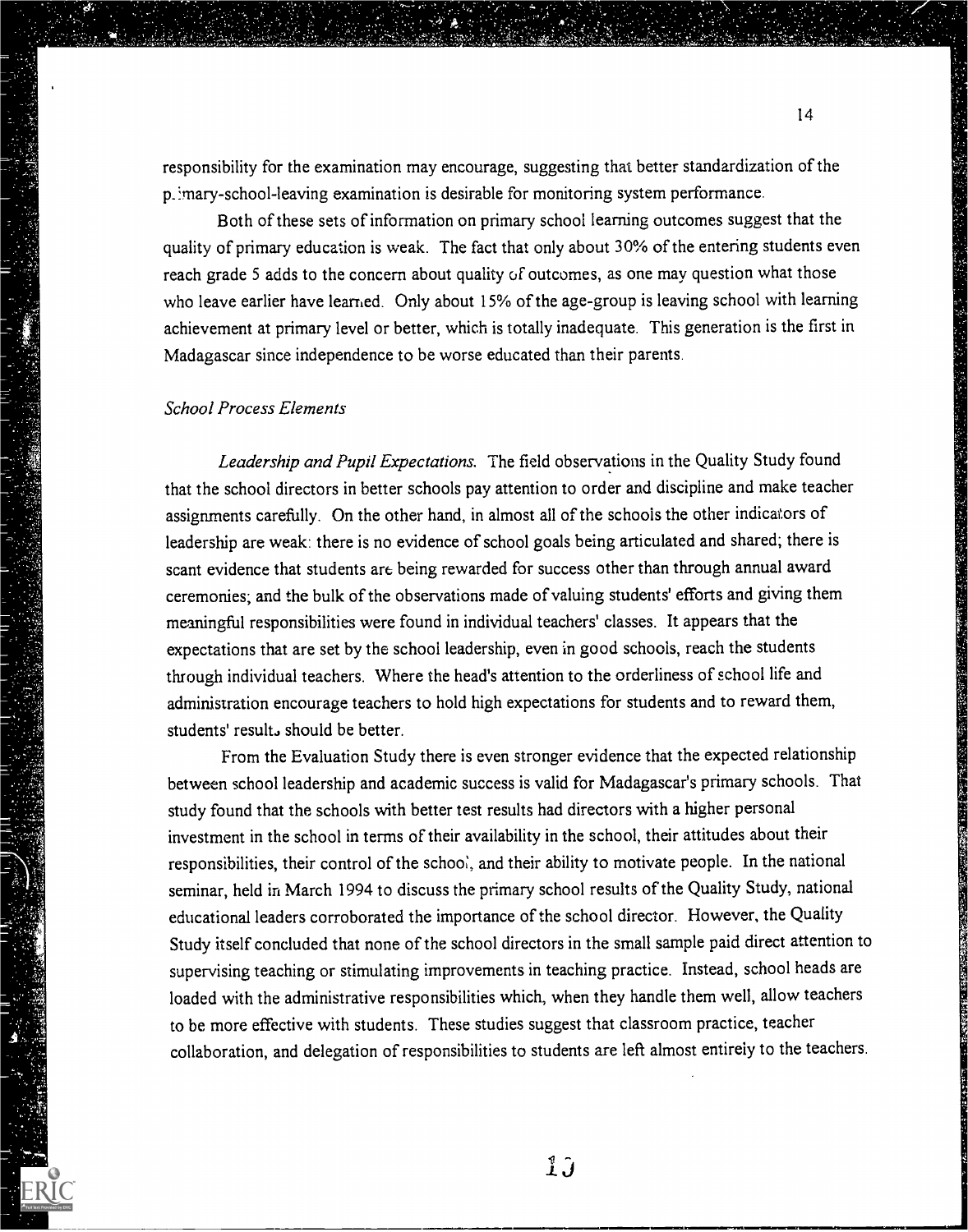The Capabilities and Attitudes of Teachers. The teaching force in Madagascar has, for the most part, an adequate minimum formal preparation and experience. With the exception of two schools out of twelve in the Quality Study, all of the teachers had initial teacher training, and in those two schools, 80% of the teachers had had training. However, only four schools had at least one teacher with the Certificat d'Aptitude Pédagogique (CAP), the highest professional qualification for primary level teaching. Similarly, all but a few teachers in these schools had been on the job for at least two years. In the Quality Study, training and years of service were not found linked to outcomes. However, the achievement and wastage studies found a connection between formal teacher competencies and student outcomes, whether achievement or dropout. The Wastage Study found that schools with better-prepared teachers have less dropouts, and the Evaluation Study found that length of service and length of time in current post contributed to higher student competencies. Interestingly, both studies also found that female teachers obtain better results than male teachers. Using its teacher interview data, the Evaluation Study explains how male teachers usually have numerous obligations, many of them economic, outside their teaching which probably reduces their attention to teaching.

While the studies agree on the presence and importance of basic professional capabilities, teachers' attitudes appear to detract from their performance. The Wastage Study found that teacher absenteeism is higher and the number of hours of teaching per day is less in schools with higher dropout rates. Also, absenteeism without a reason poses a problem in many of the twelve schools in the Quality Study. These conditions suggest that some teachers are not dedicated to their work. Beyond this, in the twelve primary schools in the Quality Study, very few examples of a personal commitment to students -- buying a school blouse for a student, providing writing materials, counseling individuals -- were found.

The Quality Study also found problems in how primary school teachers use their knowledge and skills. First, the majority of the teachers in the study's case schools have great difficulty using French, both for instruction and for communication. Second, there is little evidence of pedagogical collaboration among teachers, the examples found being limited to teachers who teach the same grades in the same school. Third, while the teachers have had teacher training, the skills learned are often applied ritualistically. For example, lesson-planning is done regularly but without being specific to the classes being prepared for. The lack of supervision and staff development by school heads and weaknesses in the teacher training curriculum may contribute to this lack of meaningful application of what was learned in training, but teacher attitudes probably also contribute to weakening the effective application of learned teaching skills.



 $2\jmath$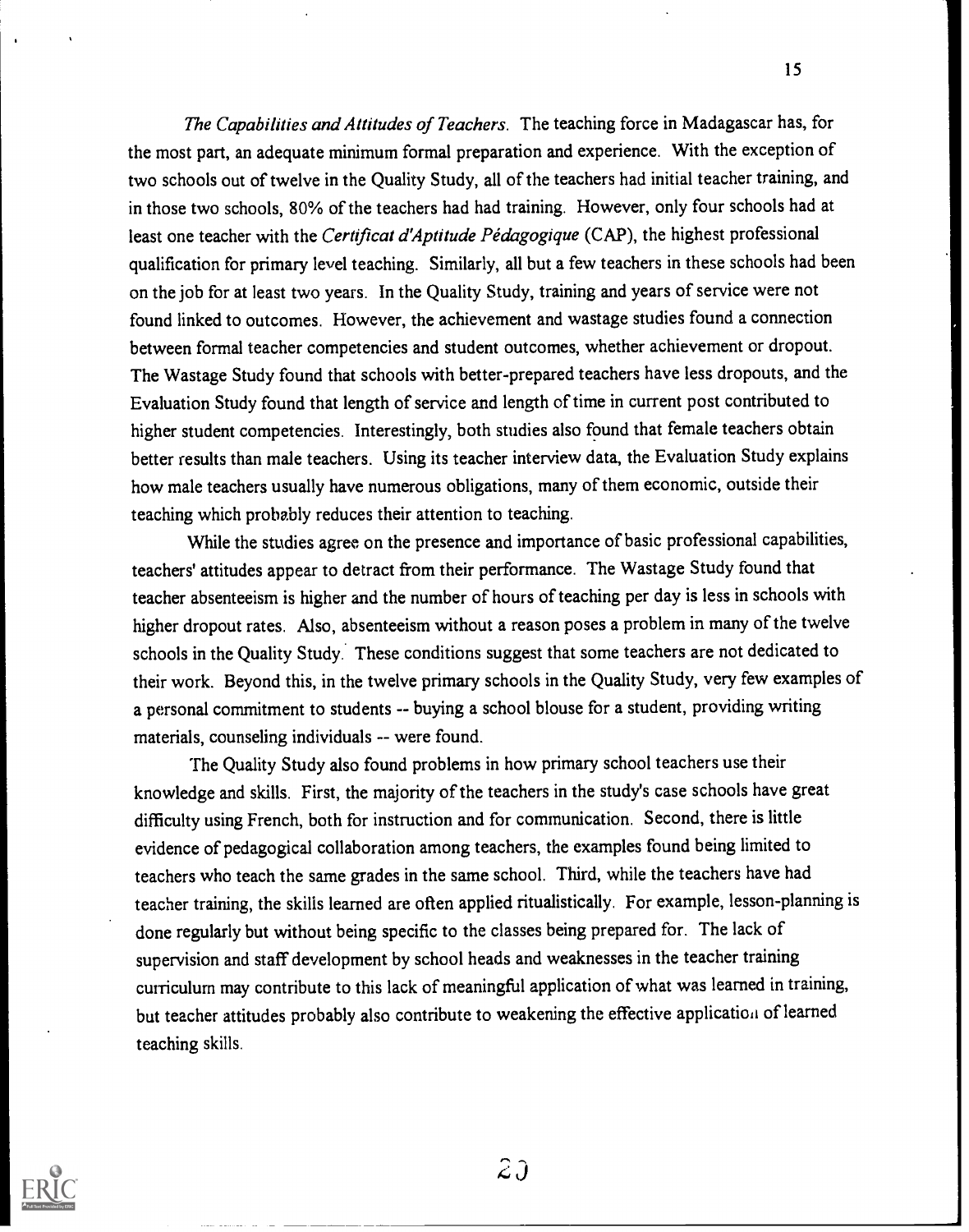Even though some teachers teach conscientiously under difficult circumstances, the cluster of teacher attitudes reflected by teachers' attendance, their formalistic approach to work and their impersonal behavior towards students needs greater consideration in planning school improvement. The participants in the national seminar in March, 1994, that reviewed the results of the Quality Study probably realize this as well because they singled out "professionalization" of teachers, along with school leadership, as a critical problem to resolve in order to improve student learning.

 $16$ 

School Infrastructure and Equipment. Two of the studies analyzed here suggest that in Madagascar the physical facilities of the school contribute to student learning. Attributes that have been found important include the number of classrooms, water and toilet facilities, an adequate-sized compound for recreation and productive activities and equipment (blackboards, desks, other classroom furniture, and tools for productive activities). The physical characteristics of the twelve schools in the Quality Study suggest shortages of facilities: only four of the twelve primary schools had enough rooms for all class sections; four had only half as many classrooms as class sections; and in nine schools sanitary installations were inadequate. The Evaluation Study found most schools had toilets, but only a few had electricity and running water, with the schools that performed well on the achievement tests having significantly better services than those that performed poorly. On the other hand, a Pilot School Mapping exercise in one commune found similar levels of infrastructure availability, but concluded that schools with "mediocre material conditions for schooling" performed well. These mixed findings on the relation of infrastructure to students' results suggests that the relationships that have been found may be more a reflection of community support for both the school and its pupils than a direct cause of success (see below on community support).

School equipment has also been shown to be associated with student outcomes. The findings of the studies used in this analysis suggest that perhaps two-thirds or more of all schools have sufficient blackboards, pupil seats, and other types of equipment. Also, two studies found that the schools that have more and better blackboards, greater numbers of seats for the number of students, and other classroom furniture tend also to have better CEPE examination results (the Quality Study) or higher test scores (the Evaluation Study).

Learning Materials. Textbooks, slates, notebooks, and pens and pencils constitute the main pupil learning materials in Madagascar's primary schools. The Evaluation Study and the Quality Study both found that schools do not differ much in the availability of paper and pens for

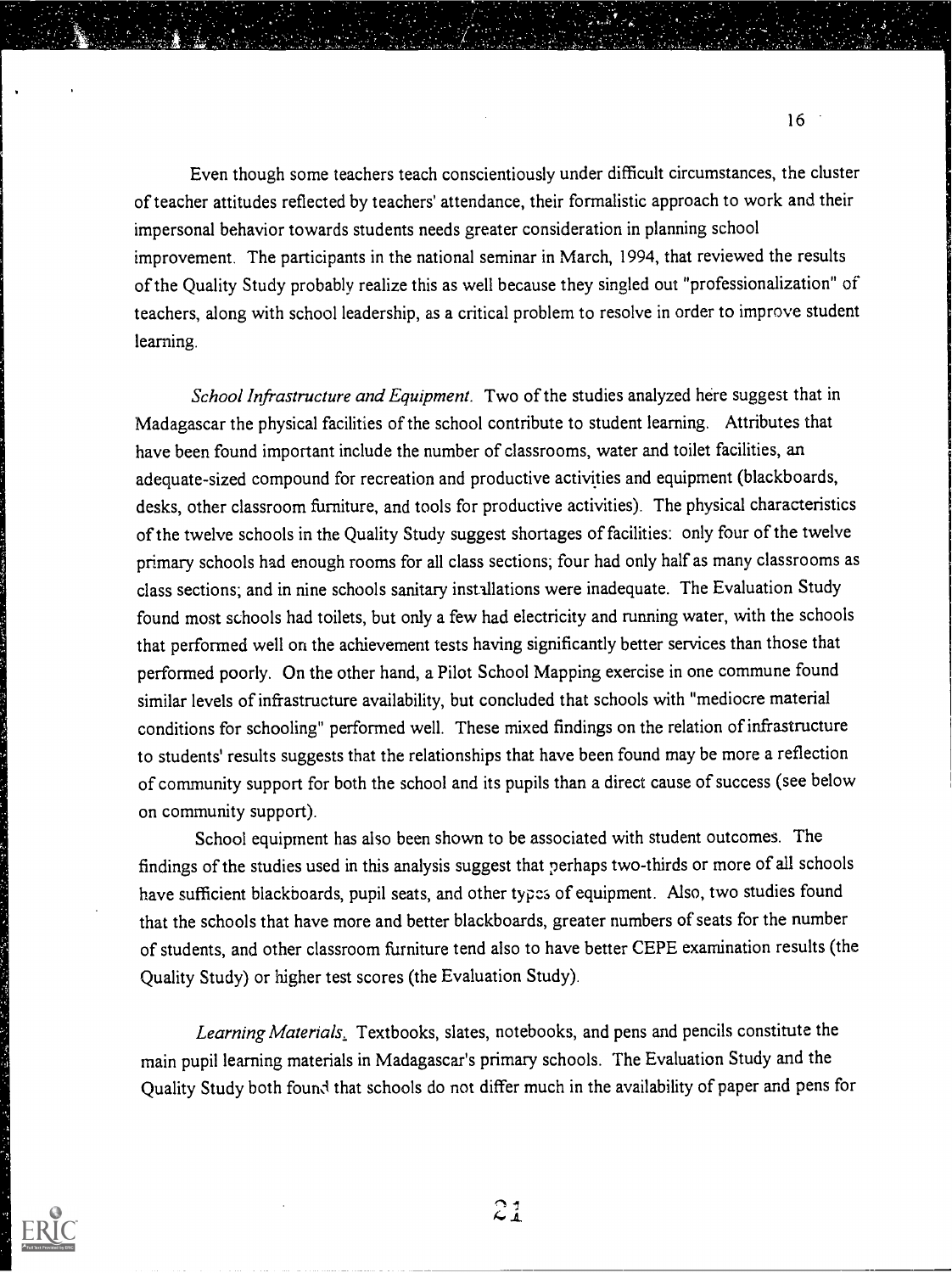students, both being available for almost all students. However, only limited numbers of textbooks are available. For example, the Quality Study found that all schools had some French texts (A Toi de Parler) for all five grades which were provided by French Cooperation and sets of newly-arrived grade 1 Malagasy texts (Garabola), written with German technical and financial assistance and published and distributed using a World Bank credit. Not one mathematics textbook was found in any of the twelve schools studied, and nine of the schools had insufficient numbers of teachers guides for the texts that they did have. Both the Evaluation and the Wastage Study found that schools with better test scores or lower dropout rates had more books for their pupils than schools that performed less well. Even with limited textbook availability, it is noteworthy that the presence of textbooks seemed to differentiate schools with good and poor results.

The Teaching/Learning Process. The only study to look directly at the teaching/learning process has been the Quality Study. In this study, between two and six classes were observed in each school to get a sense of how efficiently class time is used, what the diversity of teaching methods are, how students are evaluated, and how frequently homework is given and checked. Recognizing its informal method of classroom observation, the study concluded that there is some diversity of teaching methods, though it is limited by the paucity of materials and the teachers' lack of imagination. The study also found that in the higher grades teachers tend to use a more formal, expository, teaching approach than in lower grades. Conclusions were not reached about homework and about how efficiently class time was used, though a few examples of good practice in both these areas were found. Generally, the study indicates that teachers know the basic teaching skills, but they are not being challenged to use them effectively or creatively or to grow in the practice of their profession.

# Supporting Inpui Elements

Government and Community Contributions. While neither of the quantitative studies reviewed looked directly at communities' and governments' contributions to schools in the Wastage Study, the multi-variate analysis of the factors contributing to repetition and dropouts indicated that about 20% of the variance in wastage among schools could be explained by family context, including the family's aid to the student. On the other hand, the Quality Study looked at parents' and communities' contribution to the school in terms of money, labor, materials and

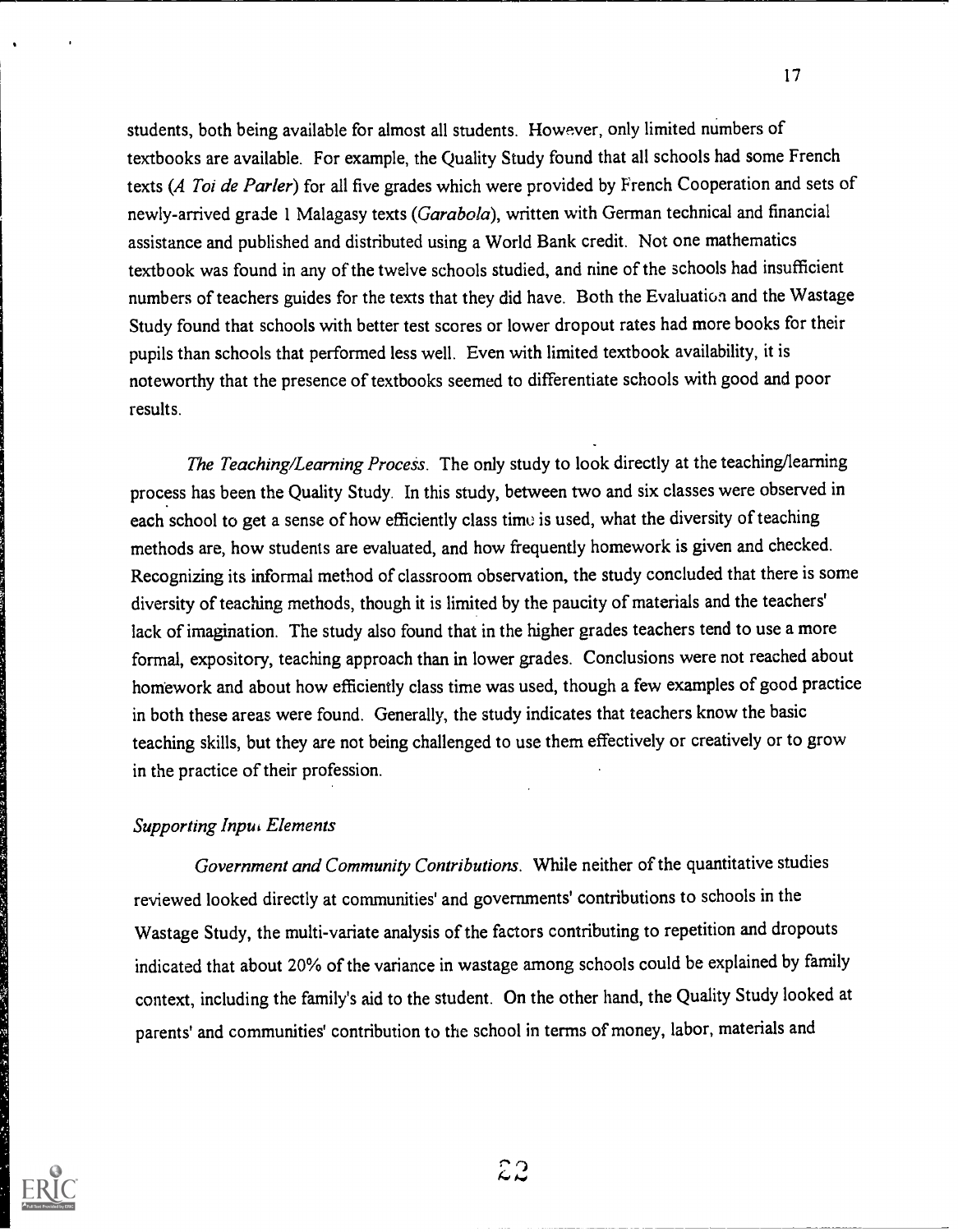participation in school life and at government's contribution in terms of money, building construction and repairs, and teacher development services. Only two of the twelve primary schools received any financial assistance from government beyond teachers' salaries, in both cases a small subsidy from local government; four had kelp with building and equipment renovations; and seven had received token amounts of materials. Government investments at the primary level have been almost nil.

While all twelve schools reported teachers participating in in-service activities provided by government, these were either short courses on teaching French sponsored by French Cooperation or long-standing regular meetings, called F4, led by local supervisors. Most of the teachers reported that the teacher's meetings are formalistic and/orsocial and not at all useful for their teaching. Only two of the twelve primary schools in the study reported having a supervisory visit or inspection in the last couple of years, and in both cases there were special reasons why a visit had occurred.

Not one of the twelve schools studied was found to have poor community support. In fact, ten of the communities were classified as giving good material support to the school, including locally-set fees that ranged from 500 Malagasy francs (FMG) to 3000 FMG per year  $(SUS1 = about 1900 FMG)$ . The uniformity of community support across all twelve schools, when the academic results of the schools varies widely, leads to the counter-intuitive hypothesis that community support is not important to learning outcomes. However, two key factors that do differentiate schools -- leadership and infrastructure -- derive their significance from interplay with parents and the community. First, as has been found, the variety in facilities and equipment among the schools derives from the communities' participation. If good school results are related to the infrastructure, it is because community support exists to create and maintain the infrastructure. Similarly, a school director's influence on outcomes can be expected to be stronger through interaction with the community supporting it. As was noted, the Evaluation Study found that school heads in good schools tended to be available in the school and to be able to motivate people. Both of these attributes add depth and quality to the relationship between a school and



 $2\mathfrak{J}$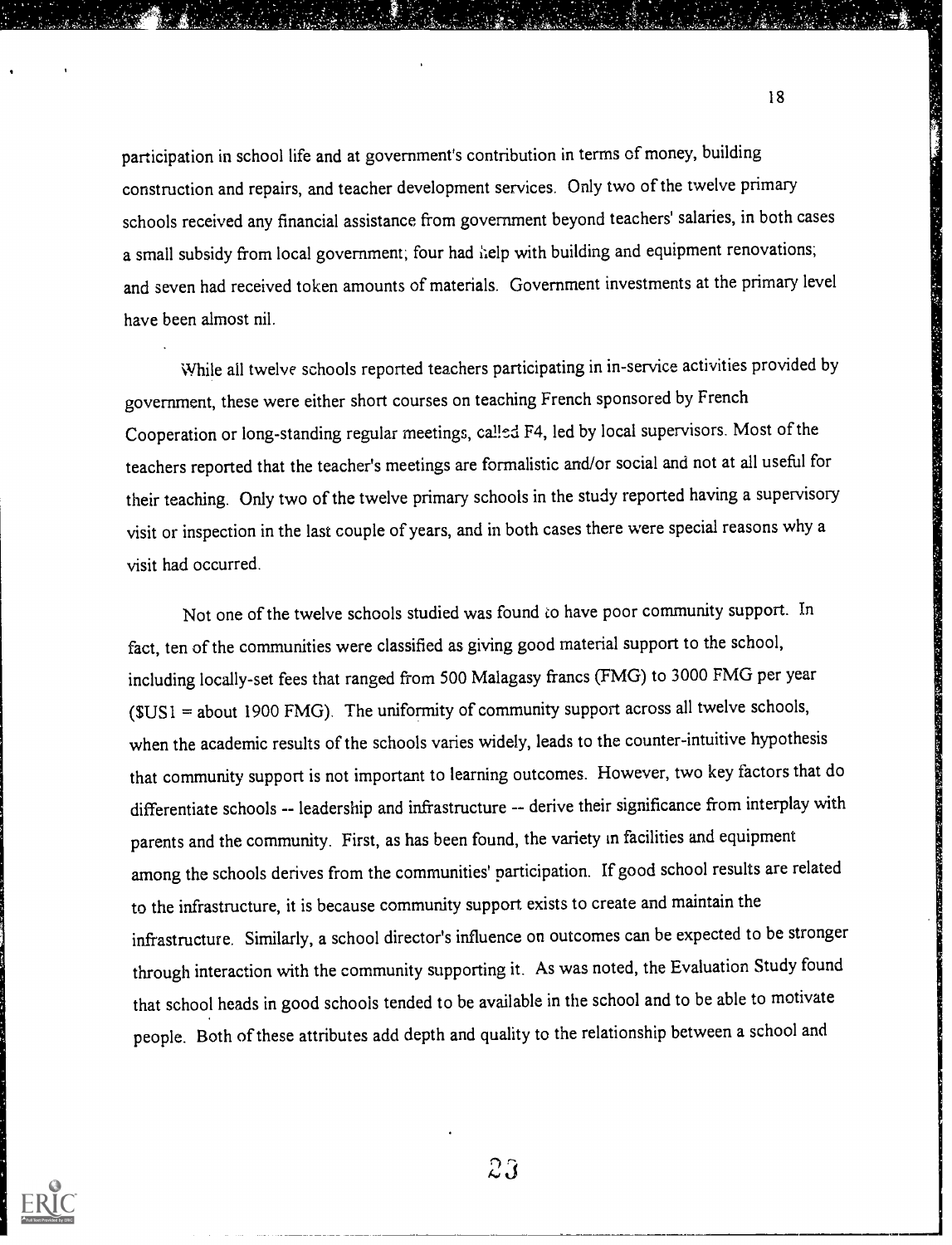the community. For both the key factors of leadership and of infrastructure, there is justification to conclude that they are important for school effectiveness in concert with support from the community.

The Quality Study concluded that "parents assure the life of the school," and "there's not much of a contribution by government" (other than salaries). Since the schools in this study were all near to or in the larger regional cities, this picture of very little government participation in public schools is probably even more true for rural areas. As the study found, the absence of government support, other than salaries, leaves the supply of school infrastructure, equipment, and pupil supplies to the parents and the community. Where parents are keen on the education of their children, more material support for education will be found. The finding that good facilities and equipment contribute to better academic results is probably, in fact, a proxy for the broader influence of parental and community support for primary education.

# POLICY IMPLICATIONS

These findings on school quality have helped clarify the elements of a strategy for improving the quality of primary education within Madagascar's larger economic development framework. At the primary level particularly, where comparative research results allow for conclusions about policy, the elements to focus on for revitalizing the system include strengthening school leadership, providing more learning materials, and fostering community support. The World Bank sector study also concludes that for the changes to occur at the primary level, other policies need to support the foci identified in the research. First, it is necessary to create and sustain a positive climate for the reform of education. Second, primary and secondary education need to be favored over higher education in budget allocations. Third, recurrent budget allocations should favor instructional purposes (at the cost of administrative expenses). And fourth, working through communities, investments need to be madf; in more and better facilities and equipment.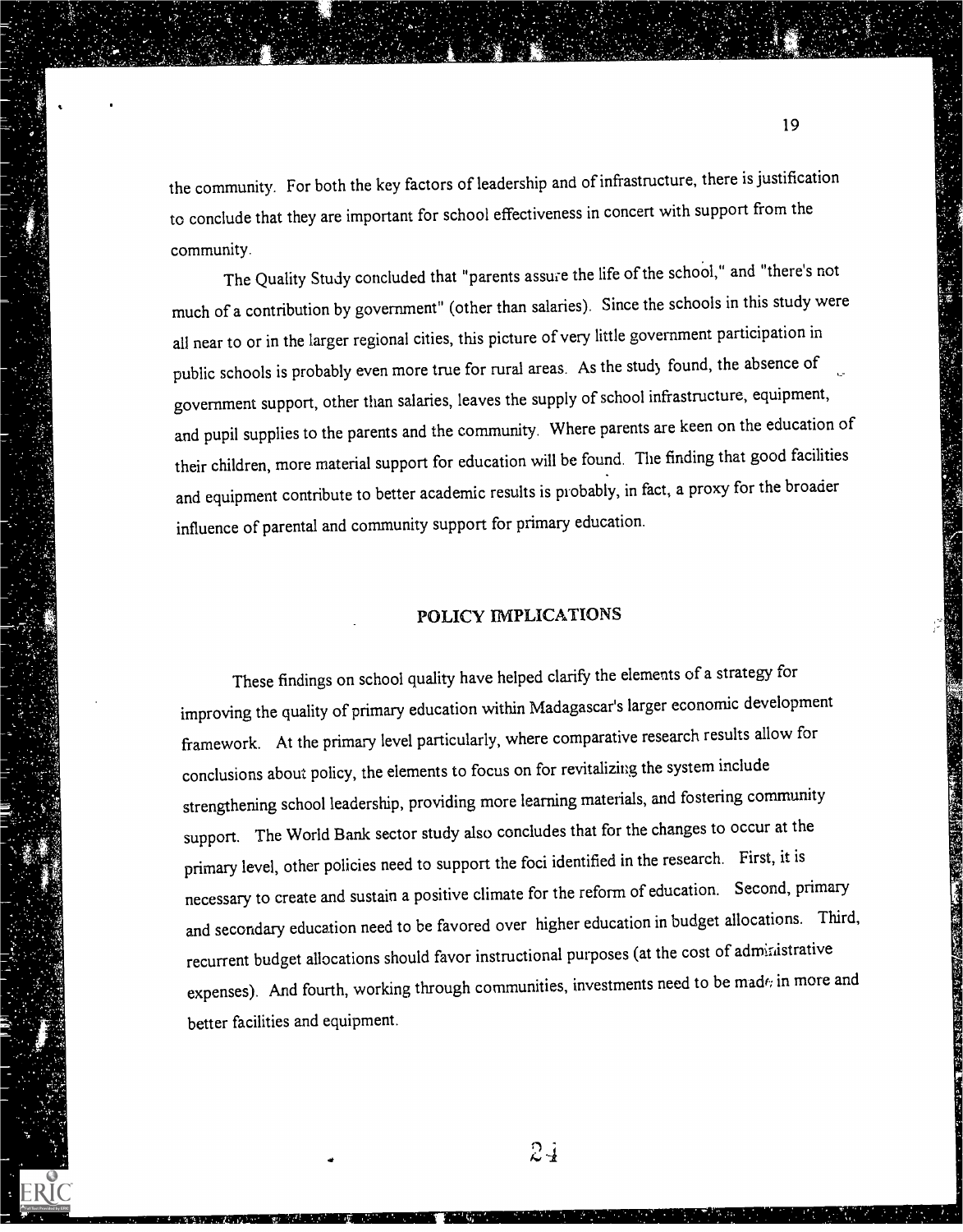#### **CONCLUSION**

The research in Madagascar that has been reported on here has provided a link between the body of research literature on school effectiveness and improvement and the complex policy issues confronting a Third-World education system in decline. A number of connections that were established in this work have contributed to its utility in Madagascar.

First, by providing a structured conceptual framework that summarizes the research on school effectiveness and school improvement, Malagasys had an accessible summary that could be comprehended and digested within the constraints of time and isolation. They were further aided in their work in that, from the beginning, they used the conceptual framework to inform their reflections on their own experience in preparing the Guide d'Observation, rather than trying to fit their experience to this imported framework.

Second, the reliance on experience was further valued by the adoption of a qualitative observational research methodology which allowed experienced educators with limited formal research experience to engage in the research process. This reliance on personal experience, both from the educators' own careers and from the field work for the case studies, carried over into the processing and analysis of the field data. Only towards the end of the analysis were the quantitative studies' results used to confirm or refute the tentative conclusions that were formulated through the researchers' own direct experience in schools.

Finally, the overall approach has brought the international literature on school effectiveness and improvement directly into the policy dialogue in Madagascar. With a World Bank sector report available that talks at length about what goes on in schools in Madagascar based on formal observations and analyses done by Malagasys, the decision-makers on both the donors' and Government's sides have been forced to take into account the factors at the school level that the research has shown to be important. Even though the results of the policy dialogue are not yet apparent, that this process is being informed by local research findings such as those described here leads us to argue that the methods used in Madagascar should have applicability elsewhere.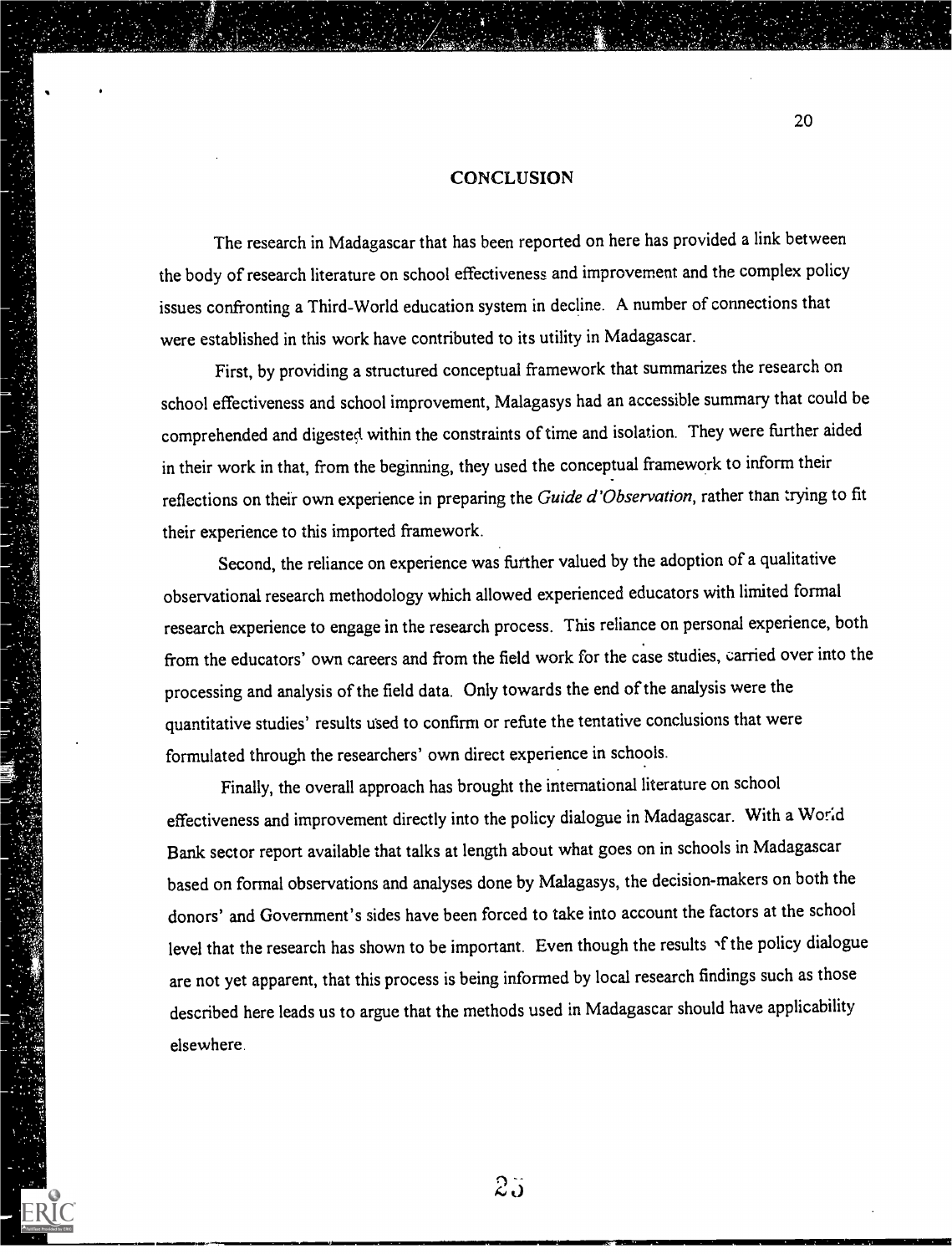#### REFERENCES

- Craig, J. (1990). Comparative African Experiences in Implementing Educational Policies. Washington D.C.: The World Bank.
- Heneveld, W. (1994). Planning and Monitoring the Quality of Primary Education in Sub-Saharan Africa. Washington D.C.: The World Bank.
- Hoy, W.K. & Miskel, C.G. (1987). Educational Administration:Theory, Research and Practice (3rd Ed.). New York:Random House.
- Lightfoot, S.L. (1983). The Good High School:Portraits of Character and Culture. New York:Basic Books.
- Miles, M. (1990). "New Methods for Qualitative Data Collection and Analysis: Vignettes and Pre-structured Cases," Qualitative Studies in Education, 1990,Vol. 3, No. 1, pp. 37-51).
- Minstere de l'Educa:ion Nationale. (1993). Etude Pilote de Carte Scholaire Fivondronampokontany de Soavinandriana, Antananarivo, Provisional Version.
- Robin, Daniel and others. (1992). Evaluation de Systeme Educatif Malgache: Complements. Sevres, France: Centre International d'Etudes Pedagogiques.
- Ross, K.N. & Mahlck L. (1990). Planning the Quality of Education: The Collection and Use of Data for Informed Decision-Making. Paris: UNESCO/Pergamon Press.

Verspoor, A.M. (1989). How Schools Improve. Washington D.C.: The World Bank.

Verspoor, A.M. (1992). "Planning of Education:Where Do We Go?" International Journal of Educational Development, 12(3):233-244.

World Bank. (1994). Madagascar: Towards a School-Based Strategy for Improving Primary and Secondary Education. Washington, D.C.: The World Bank

「大人は、このことになったのか、このことのための人気がある」ということになる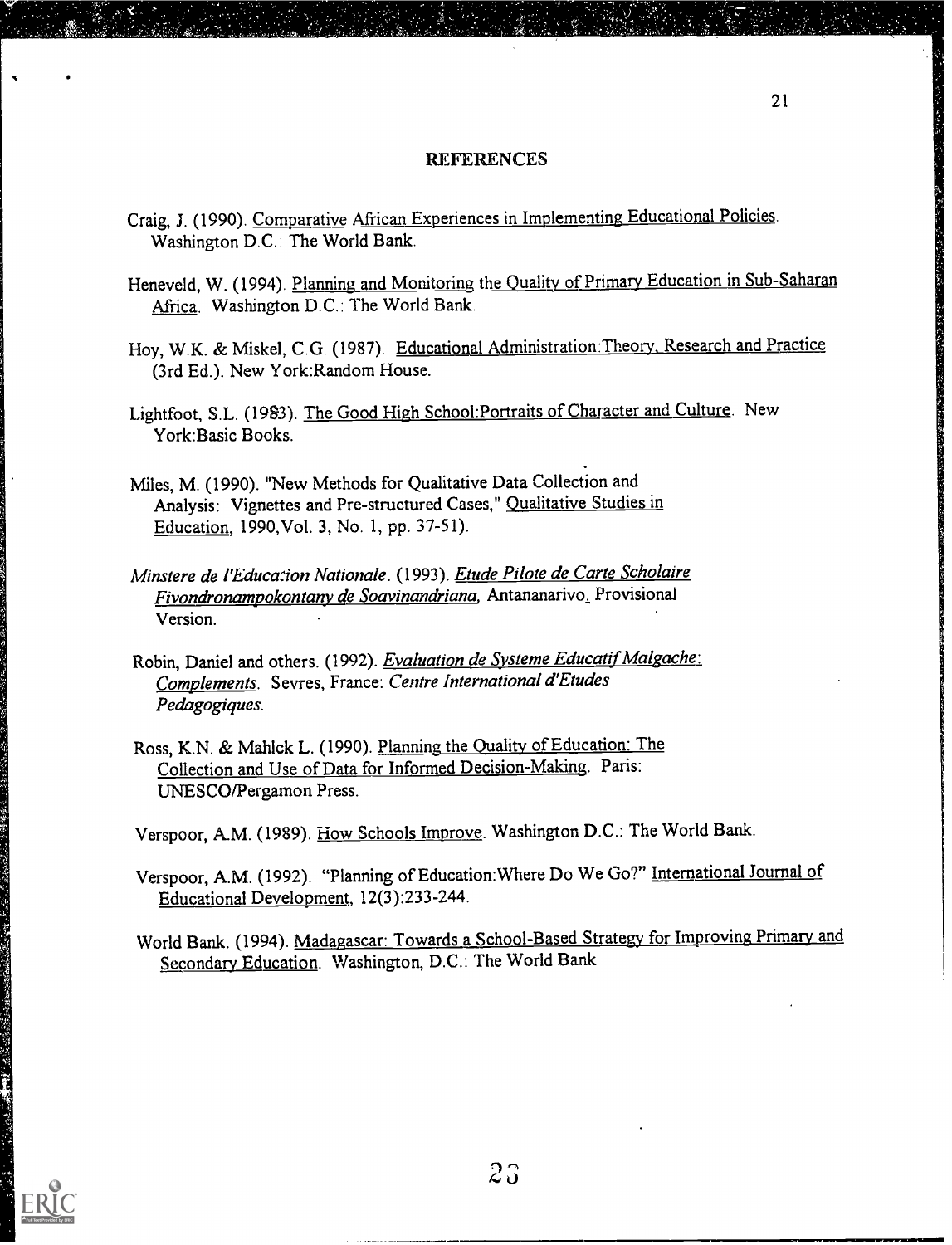# Examples of School Effectiveness Factors, Definitions and Generic Indicators

# Table 1.3 Supporting Inputs: Adequate Material Support

ERIC

**Program** 

|                                                      |                   | Adequate Material Support                                                                                                                                                                                             |
|------------------------------------------------------|-------------------|-----------------------------------------------------------------------------------------------------------------------------------------------------------------------------------------------------------------------|
|                                                      |                   | Definition: Material support for a school is adequate for effectiveness when:                                                                                                                                         |
| in sufficient quantity for all children to use them. |                   | 1. Textbooks and other reading materials in an appropriate language with relevant contents are available                                                                                                              |
| evaluation materials to use with students.           |                   | 2. Teachers have guides that outline what to teach and how to teach it and that provide diagnostic and                                                                                                                |
|                                                      |                   | 3. Students have sufficient paper and implements to adequately practice what is taught.                                                                                                                               |
|                                                      |                   | 4. The school has enough classrooms to accommodate classes of teachable size.                                                                                                                                         |
| aids that support instruction.                       |                   | 5. Classrooms are equipped with blackboards and chalk, enough desks to seat all the children, and visual                                                                                                              |
| Requirements                                         |                   | Indicators                                                                                                                                                                                                            |
| . Textbooks and other<br>reading material            | a.<br>b.          | All children can identify their textbook (even if shared) and accurately<br>describe its contents.<br>All children can name other reading material, know where to find this<br>and can name the last thing they read. |
| 2. Teacher guides                                    | $a_{\cdot}$<br>b. | All teachers can show someone the Teachers' Guide that they use and<br>explain how they use it.<br>The Teachers' Guide contains material on subject matter, how to<br>teach it, and means of evaluation.              |
| 3. Paper and writing<br>implements                   | $a_{\cdot}$       | Children have with them a notebook (or notebook sections) for each<br>subject and an effective writing implement.                                                                                                     |
| 4. Classrooms                                        | a.                | All classrooms accommodate comfortably class sizes at the<br>government norms, and there are enough classrooms to accommodate<br>all enrolled students for these class sizes.                                         |
| 5. Classroom equipment $ a $ .                       |                   | There is a usable blackboard and sufficient chalk.<br>b. There are enough desk places so that all students enrolled in the<br>class have a place.                                                                     |

. .

والأنافذ الأناديك

**CONTRACTOR**